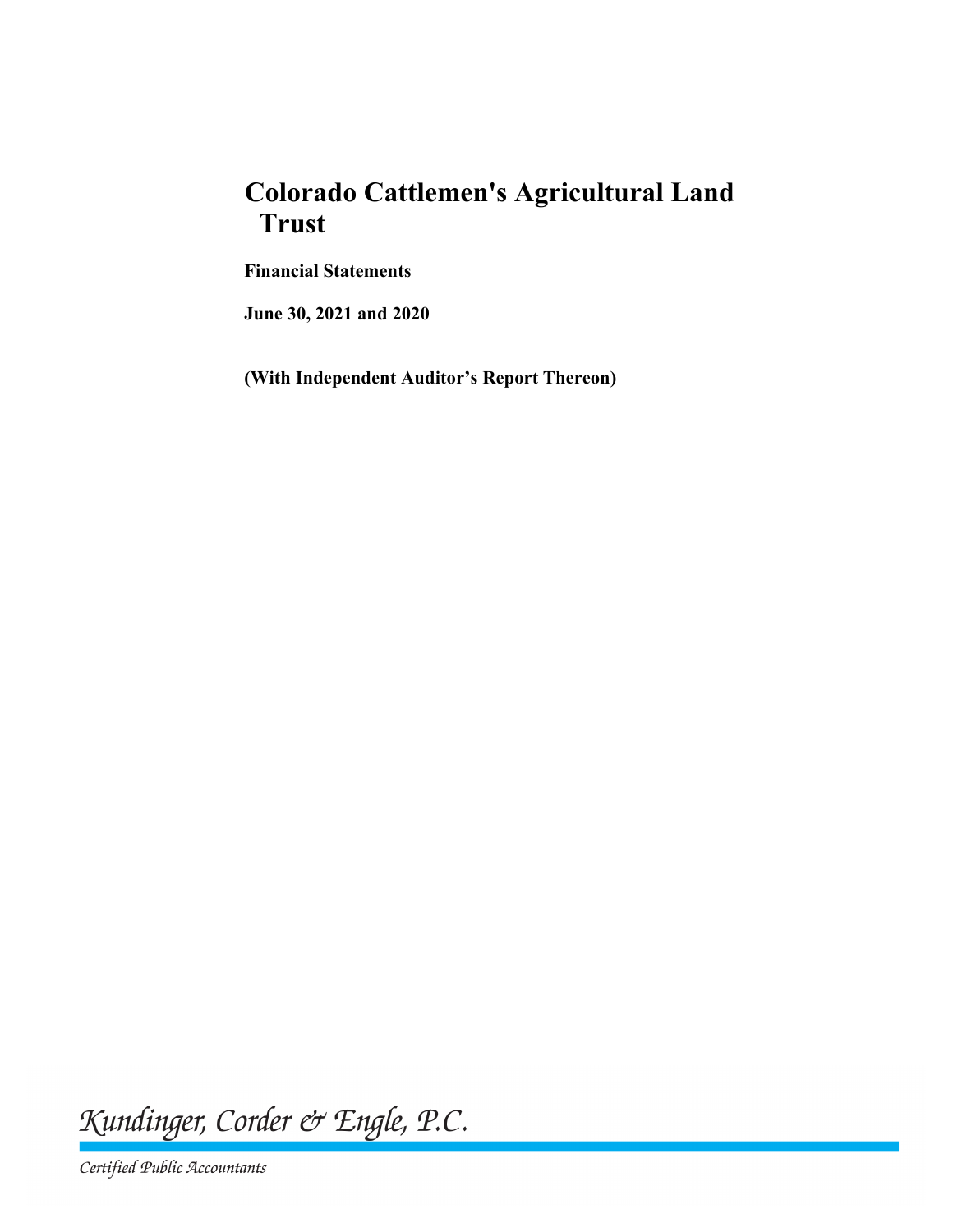Certified Public Accountants 475 Lincoln Street, Suite 200 Denver, Colorado 80203

Phone (303) 534-5953 Fax (303) 892-7776 www.kcedenver.com

### **Independent Auditor's Report**

**Board of Directors Colorado Cattlemen's Agricultural Land Trust**

#### **Report on the Financial Statements**

We have audited the accompanying financial statements of Colorado Cattlemen's Agricultural Land Trust (the Land Trust), which comprise the statements of financial position as of June 30, 2021 and 2020, and the related statements of activities, functional expenses, and cash flows for the years then ended, and the related notes to the financial statements.

#### **Management's Responsibility for the Financial Statements**

Management is responsible for the preparation and fair presentation of these financial statements in accordance with accounting principles generally accepted in the United States of America; this includes the design, implementation, and maintenance of internal control relevant to the preparation and fair presentation of financial statements that are free from material misstatement, whether due to fraud or error.

#### **Auditor's Responsibility**

Our responsibility is to express an opinion on these financial statements based on our audit. We conducted our audit in accordance with auditing standards generally accepted in the United States of America. Those standards require that we plan and perform the audit to obtain reasonable assurance about whether the financial statements are free from material misstatement.

An audit involves performing procedures to obtain audit evidence about the amounts and disclosures in the financial statements. The procedures selected depend on the auditor's judgment, including the assessment of the risks of material misstatement of the financial statements, whether due to fraud or error. In making those risk assessments, the auditor considers internal control relevant to the entity's preparation and fair presentation of the financial statements in order to design audit procedures that are appropriate in the circumstances, but not for the purpose of expressing an opinion on the effectiveness of the entity's internal control. Accordingly, we express no such opinion. An audit also includes evaluating the appropriateness of accounting policies used and the reasonableness of significant accounting estimates made by management, as well as evaluating the overall presentation of the financial statements.

We believe that the audit evidence we have obtained is sufficient and appropriate to provide a basis for our audit opinion.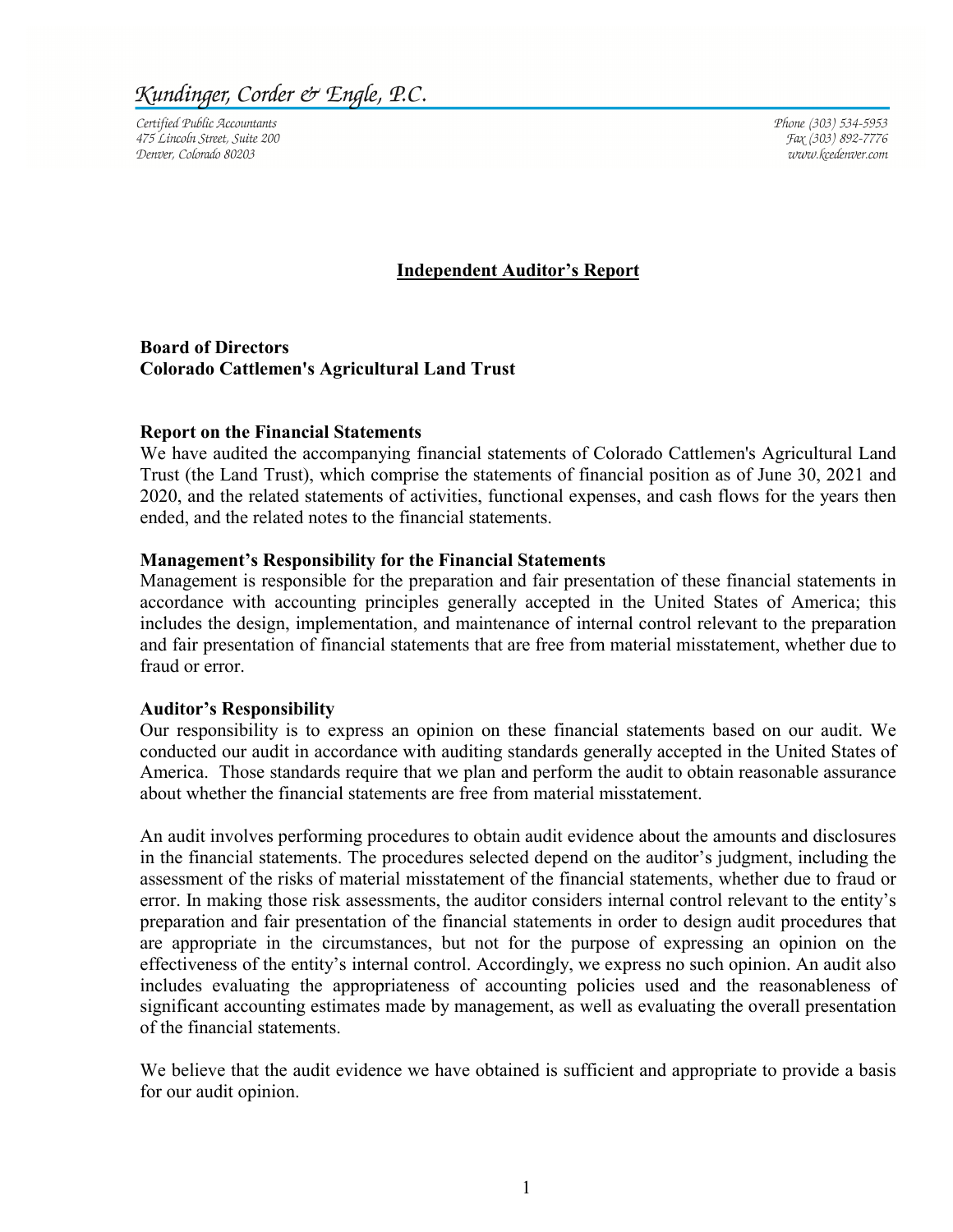#### **Board of Directors Colorado Cattlemen's Agricultural Land Trust**

#### **Opinion**

In our opinion, the financial statements referred to above present fairly, in all material respects, the financial position of Colorado Cattlemen's Agricultural Land Trust as of June 30, 2021 and 2020, and the changes in its net assets and its cash flows for the years then ended in accordance with accounting principles generally accepted in the United States of America.

Kundinger, Cardia . Congle, P.C.

October 12, 2021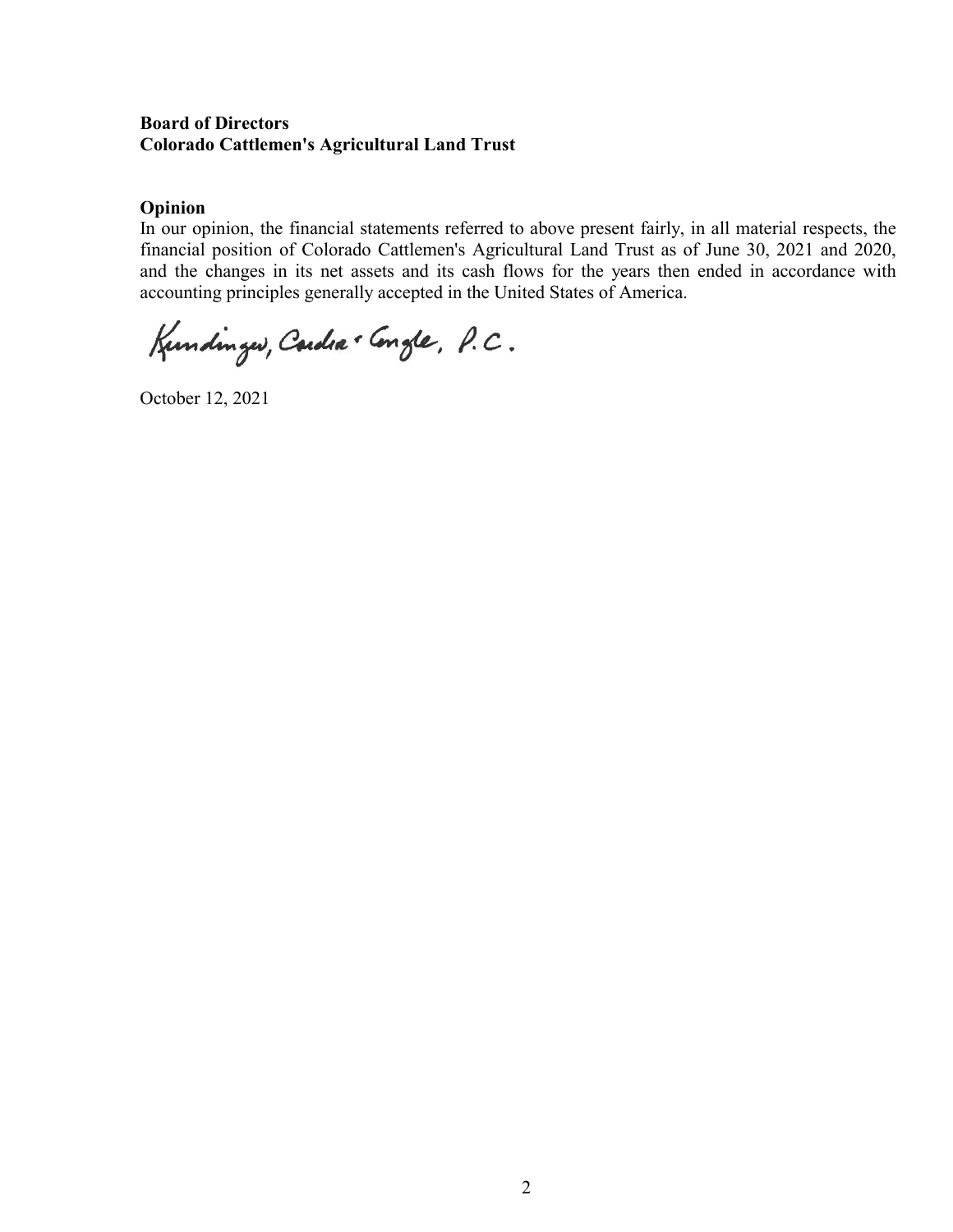## **Colorado Cattlemen's Agricultural Land Trust Statements of Financial Position June 30, 2021 and 2020**

|                                           |              | 2021       | 2020       |
|-------------------------------------------|--------------|------------|------------|
| <b>Assets</b>                             |              |            |            |
| Cash and cash equivalents                 | \$           | 1,273,700  | 1,101,447  |
| Contributions and grants receivable       |              | 42,250     | 80,410     |
| Prepaid expenses and other assets         |              | 50,946     | 34,966     |
| Loans receivable (note 9)                 |              |            | 15,908     |
| Investments (note 3)                      |              | 10,427,682 | 8,209,917  |
| Property and equipment, net (note 4)      |              | 630,181    | 646,360    |
| <b>Total assets</b>                       | S            | 12,424,759 | 10,089,008 |
| <b>Liabilities and Net Assets</b>         |              |            |            |
| Accounts payable                          | $\mathbb{S}$ | 32,473     | 57,961     |
| <b>Accrued liabilities</b>                |              | 139,465    | 101,794    |
| Deferred revenue (note 5)                 |              | 133,160    | 57,805     |
| Paycheck Protection Program loan (note 6) |              |            | 129,000    |
| <b>Total liabilities</b>                  |              | 305,098    | 346,560    |
| Net assets (note 9)                       |              |            |            |
| Without donor restrictions                |              | 1,569,882  | 1,126,237  |
| With donor restrictions                   |              | 10,549,779 | 8,616,211  |
| Total net assets                          |              | 12,119,661 | 9,742,448  |
| Commitments (notes 7, 8 and 10)           |              |            |            |
| Total liabilities and net assets          | \$           | 12,424,759 | 10,089,008 |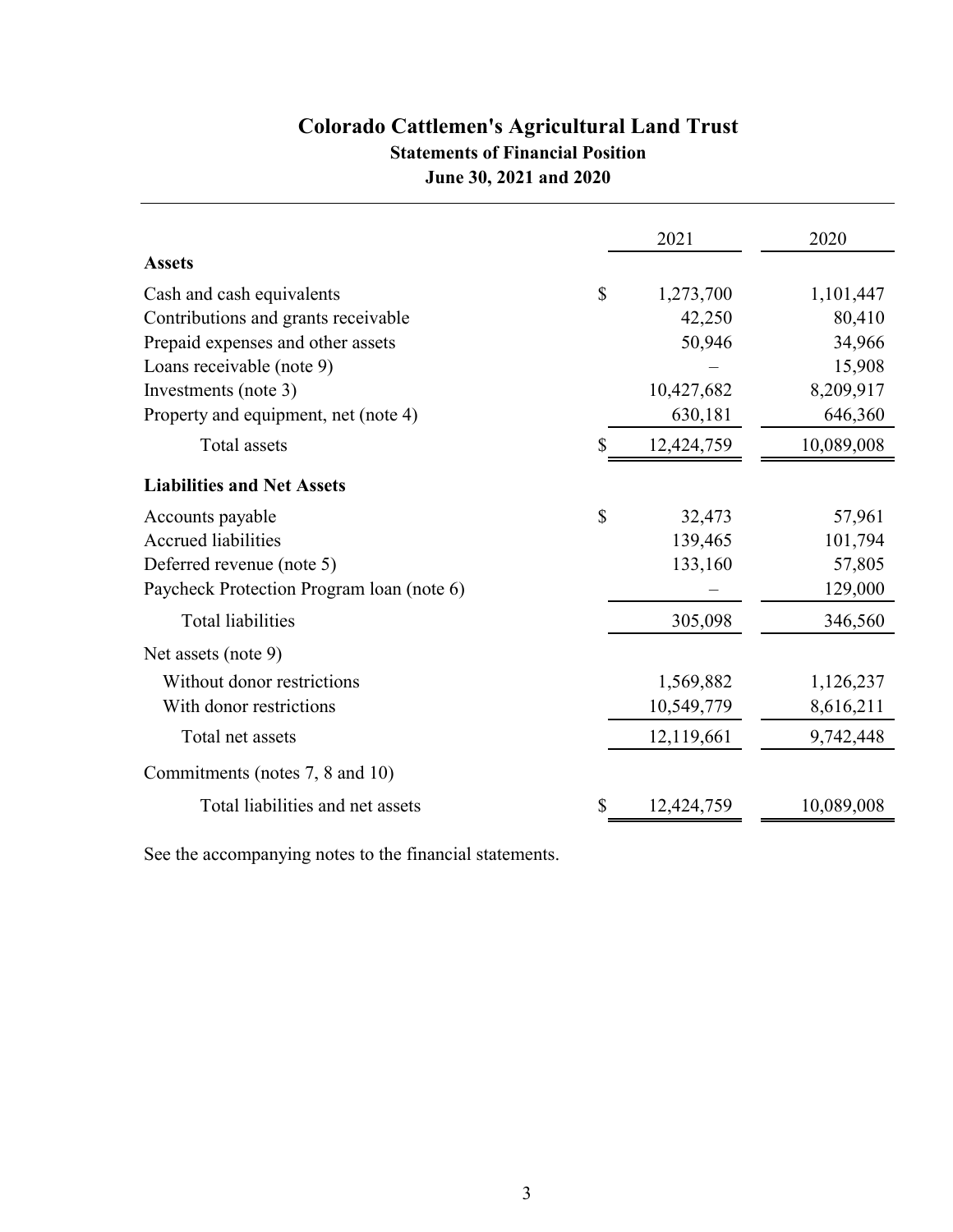## **Colorado Cattlemen's Agricultural Land Trust Statement of Activities Year Ended June 30, 2021**

|                                                |              | <b>Without Donor</b>   | With Donor   |                        |
|------------------------------------------------|--------------|------------------------|--------------|------------------------|
|                                                |              | Restrictions           | Restrictions | Total                  |
| <b>Operating activities</b>                    |              |                        |              |                        |
| <b>Support and revenue</b>                     |              |                        |              |                        |
| Contributions and grants                       | $\mathbb{S}$ | 519,180                | 671,808      | 1,190,988              |
| Forgiveness of Paycheck Protection             |              |                        |              |                        |
| Program loan (note 6)                          |              | 129,000                |              | 129,000                |
| Grants for the purchase of conservation        |              |                        |              |                        |
| easements<br>Federal                           |              |                        |              |                        |
| Non-federal                                    |              | 2,251,741<br>2,255,000 |              | 2,251,741<br>2,255,000 |
| Contributions of conservation easements        |              | 19,990,459             |              | 19,990,459             |
| Special events revenue                         |              | 181,532                |              | 181,532                |
| Less cost of direct benefits to donors         |              | (15,034)               |              | (15,034)               |
| Service fee income                             |              | 231,149                |              | 231,149                |
| Miscellaneous income                           |              | 2,247                  |              | 2,247                  |
| Net assets released from restrictions (note 9) |              | 691,828                | (691, 828)   |                        |
| Total support and revenue                      |              | 26,237,102             | (20, 020)    | 26,217,082             |
| <b>Expenses</b>                                |              |                        |              |                        |
| Program services                               |              |                        |              |                        |
| <b>Conservation easements</b>                  |              | 24,497,200             |              | 24,497,200             |
| Other conservation expenses                    |              | 932,039                |              | 932,039                |
| Total program services                         |              | 25,429,239             |              | 25,429,239             |
| Supporting services                            |              |                        |              |                        |
| Management and general                         |              | 424,875                |              | 424,875                |
| Fundraising                                    |              | 188,045                |              | 188,045                |
| Total supporting services                      |              | 612,920                |              | 612,920                |
| Total expenses                                 |              | 26,042,159             |              | 26,042,159             |
| Change in net assets from operations           |              | 194,943                | (20,020)     | 174,923                |
| <b>Non-operating activities</b>                |              |                        |              |                        |
| Investment return                              |              | 248,702                | 1,953,588    | 2,202,290              |
| Total non-operating activities                 |              | 248,702                | 1,953,588    | 2,202,290              |
| <b>Change in net assets</b>                    |              | 443,645                | 1,933,568    | 2,377,213              |
| Net assets, beginning of year                  |              | 1,126,237              | 8,616,211    | 9,742,448              |
| Net assets, end of year                        | \$           | 1,569,882              | 10,549,779   | 12,119,661             |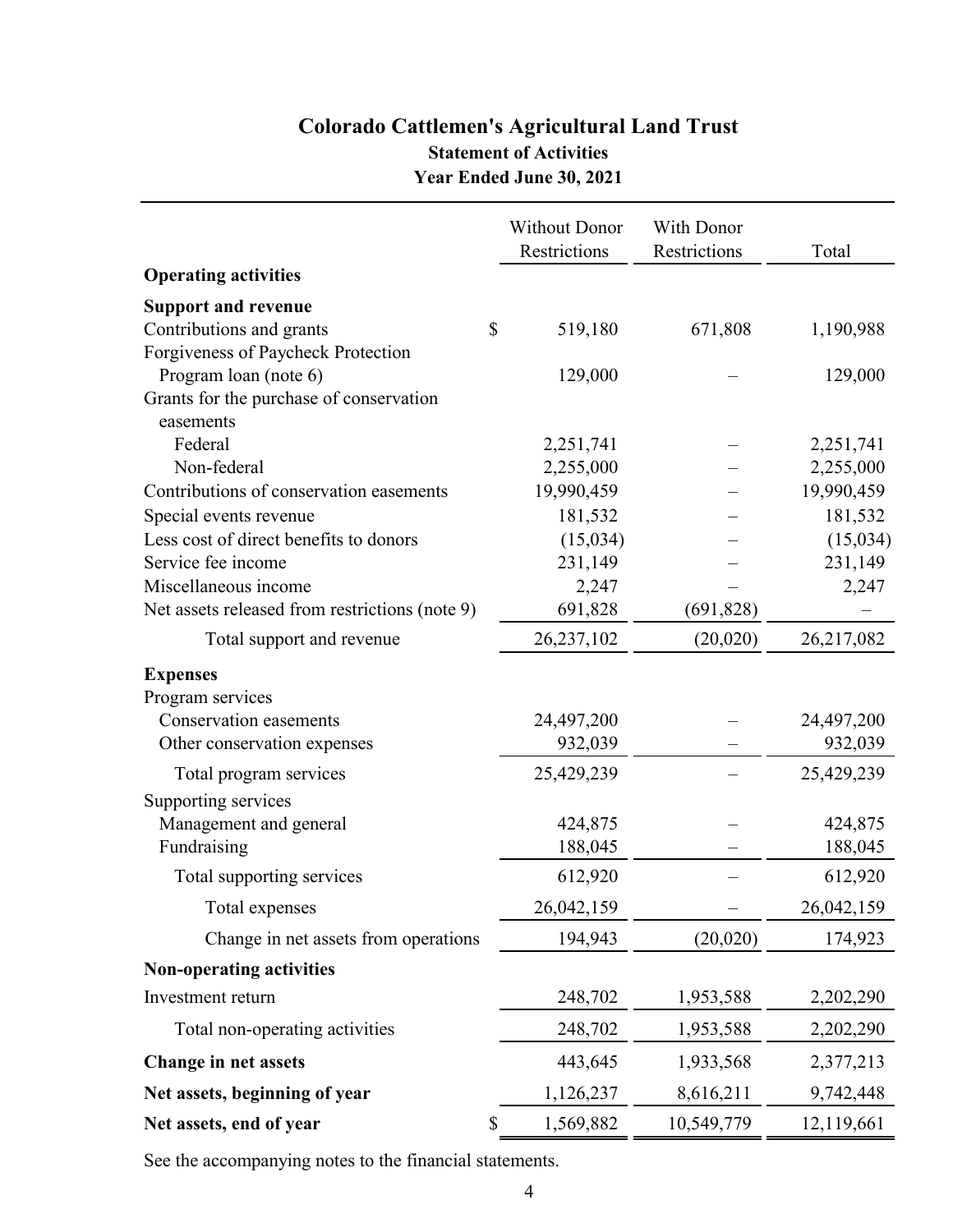## **Colorado Cattlemen's Agricultural Land Trust Statement of Activities**

**Year Ended June 30, 2020**

|                                                | <b>Without Donor</b> | With Donor   |            |
|------------------------------------------------|----------------------|--------------|------------|
|                                                | Restrictions         | Restrictions | Total      |
| <b>Operating activities</b>                    |                      |              |            |
| <b>Support and revenue</b>                     |                      |              |            |
| Contributions and grants                       | \$<br>415,674        | 537,107      | 952,781    |
| Grants for the purchase of conservation        |                      |              |            |
| easements                                      |                      |              |            |
| Federal                                        | 833,000              |              | 833,000    |
| Non-federal                                    | 4,834,000            |              | 4,834,000  |
| Contributions of conservation easements        | 10,675,500           |              | 10,675,500 |
| Special events revenue                         | 164,934              |              | 164,934    |
| Less cost of direct benefits to donors         | (34,710)             |              | (34,710)   |
| Service fee income                             | 649,641              |              | 649,641    |
| Net assets released from restrictions (note 9) | 625,255              | (625, 255)   |            |
| Total support and revenue                      | 18,163,294           | (88, 148)    | 18,075,146 |
| <b>Expenses</b>                                |                      |              |            |
| Program services                               |                      |              |            |
| Conservation easements                         | 16,342,500           |              | 16,342,500 |
| Other conservation expenses                    | 799,394              |              | 799,394    |
| Total program services                         | 17,141,894           |              | 17,141,894 |
| Supporting services                            |                      |              |            |
| Management and general                         | 383,246              |              | 383,246    |
| Fundraising                                    | 195,201              |              | 195,201    |
| Total supporting services                      | 578,447              |              | 578,447    |
| Total expenses                                 | 17,720,341           |              | 17,720,341 |
| Change in net assets from operations           | 442,953              | (88, 148)    | 354,805    |
| <b>Non-operating activities</b>                |                      |              |            |
| Investment return                              | 3,299                | 96,801       | 100,100    |
| Donation of Yampa Valley Land                  |                      |              |            |
| Trust, Inc. (note 12)                          | 323,547              | 3,324,364    | 3,647,911  |
| Total non-operating activities                 | 326,846              | 3,421,165    | 3,748,011  |
| <b>Change in net assets</b>                    | 769,799              | 3,333,017    | 4,102,816  |
| Net assets, beginning of year                  | 356,438              | 5,283,194    | 5,639,632  |
| Net assets, end of year                        | \$<br>1,126,237      | 8,616,211    | 9,742,448  |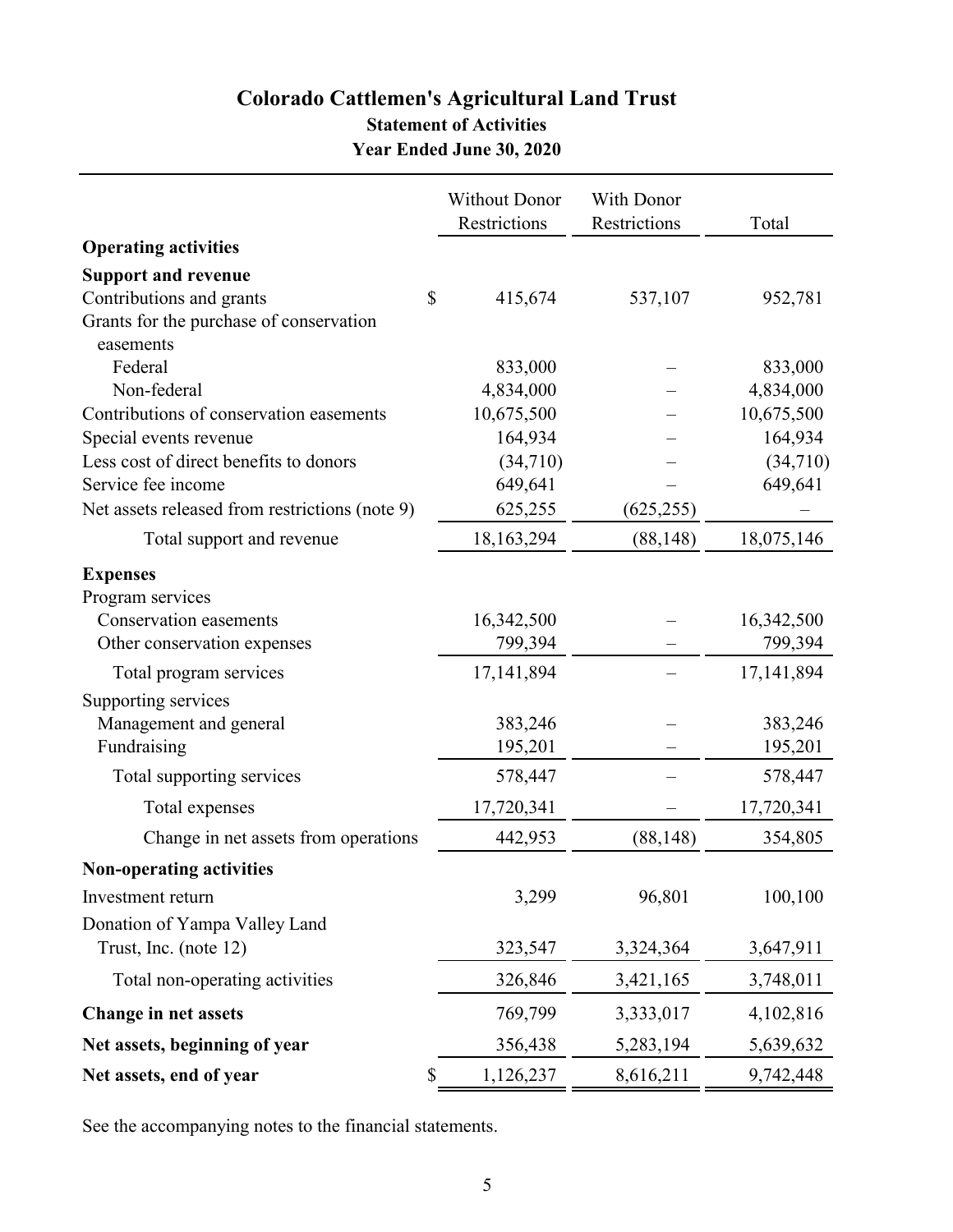## **Colorado Cattlemen's Agricultural Land Trust Statement of Functional Expenses Year Ended June 30, 2021**

|                                                                        | Program<br>services | Supporting services<br>Management<br>and<br>general | Fund<br>raising | Total<br>supporting<br>services | Total<br>expenses |
|------------------------------------------------------------------------|---------------------|-----------------------------------------------------|-----------------|---------------------------------|-------------------|
|                                                                        |                     |                                                     |                 |                                 |                   |
| Conservation easements                                                 | \$24,497,200        |                                                     |                 |                                 | 24,497,200        |
| Salaries, employee benefits,                                           |                     |                                                     |                 |                                 |                   |
| and payroll taxes                                                      | 390,580             | 333,558                                             | 86,885          | 420,443                         | 811,023           |
| Project and stewardship expense                                        | 316,510             |                                                     |                 |                                 | 316,510           |
| Information technology                                                 | 87,103              | 23,311                                              | 10,323          | 33,634                          | 120,737           |
| Professional fees                                                      | 22,430              | 25,103                                              | 6,882           | 31,985                          | 54,415            |
| Insurance                                                              | 35,816              | 8,533                                               | 2,223           | 10,756                          | 46,572            |
| Printing and publications                                              | 19,926              |                                                     | 20,734          | 20,734                          | 40,660            |
| Special events expense                                                 |                     |                                                     | 28,953          | 28,953                          | 28,953            |
| Marketing expense                                                      |                     |                                                     | 26,129          | 26,129                          | 26,129            |
| Occupancy                                                              | 10,000              | 8,540                                               | 2,224           | 10,764                          | 20,764            |
| Office expenses                                                        | 3,425               | 3,393                                               | 10,162          | 13,555                          | 16,980            |
| Depreciation                                                           | 10,901              | 4,187                                               | 1,091           | 5,278                           | 16,179            |
| Miscellaneous                                                          | 7,479               | 1,998                                               | 5,123           | 7,121                           | 14,600            |
| Fellows program                                                        | 4,095               | 9,522                                               | 333             | 9,855                           | 13,950            |
| Dues and subscriptions                                                 | 6,293               | 5,374                                               | 1,400           | 6,774                           | 13,067            |
| Conferences, meetings, and                                             |                     |                                                     |                 |                                 |                   |
| training                                                               | 10,614              | 236                                                 | 62              | 298                             | 10,912            |
| Travel and meals                                                       | 5,340               | 1,120                                               | 555             | 1,675                           | 7,015             |
| Public policy                                                          | 1,000               |                                                     |                 |                                 | 1,000             |
| Certification/accreditation                                            | 527                 |                                                     |                 |                                 | 527               |
| Total functional expenses                                              | 25,429,239          | 424,875                                             | 203,079         | 627,954                         | 26,057,193        |
| Less expenses included with revenue<br>in the statement of activities: |                     |                                                     |                 |                                 |                   |
| Special events direct benefit                                          |                     |                                                     |                 |                                 |                   |
| to donors                                                              |                     |                                                     | (15,034)        | (15,034)                        | (15,034)          |
| Total expenses                                                         | \$25,429,239        | 424,875                                             | 188,045         | 612,920                         | 26,042,159        |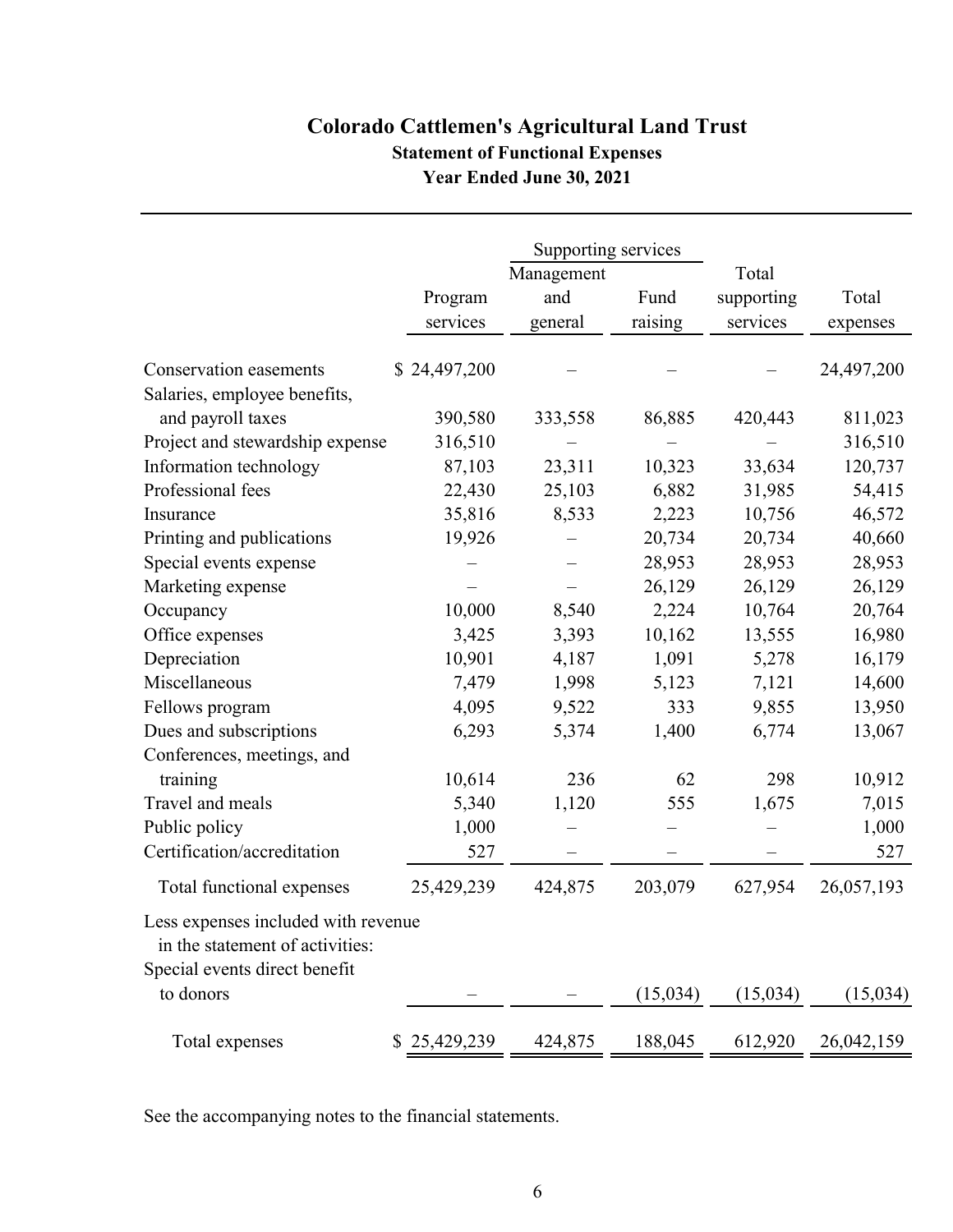## **Colorado Cattlemen's Agricultural Land Trust Statement of Functional Expenses Year Ended June 30, 2020**

|                                                                        |              | Supporting services<br>Management |          | Total      |            |
|------------------------------------------------------------------------|--------------|-----------------------------------|----------|------------|------------|
|                                                                        | Program      | and                               | Fund     | supporting | Total      |
|                                                                        | services     | general                           | raising  | services   | expenses   |
| Conservation easements                                                 | \$16,342,500 |                                   |          |            | 16,342,500 |
| Salaries, employee benefits,                                           |              |                                   |          |            |            |
| and payroll taxes                                                      | 344,202      | 281,731                           | 87,360   | 369,091    | 713,293    |
| Project and stewardship expense                                        | 185,922      |                                   |          |            | 185,922    |
| Information technology                                                 | 97,165       | 12,781                            | 29,657   | 42,438     | 139,603    |
| Professional fees                                                      | 31,456       | 33,976                            | 4,919    | 38,895     | 70,351     |
| Printing and publications                                              | 23,639       |                                   | 24,713   | 24,713     | 48,352     |
| Insurance                                                              | 32,350       | 8,118                             | 2,018    | 10,136     | 42,486     |
| Special events expense                                                 |              |                                   | 38,133   | 38,133     | 38,133     |
| Marketing expense                                                      |              |                                   | 27,000   | 27,000     | 27,000     |
| Public policy                                                          | 20,070       |                                   |          |            | 20,070     |
| Occupancy                                                              | 9,439        | 7,818                             | 2,700    | 10,518     | 19,957     |
| Fellows program                                                        | 4,911        | 12,260                            | 2,213    | 14,473     | 19,384     |
| Office expenses                                                        | 965          | 10,640                            | 5,810    | 16,450     | 17,415     |
| Depreciation                                                           | 9,773        | 4,368                             | 1,508    | 5,876      | 15,649     |
| Conferences, meetings, and                                             |              |                                   |          |            |            |
| training                                                               | 11,956       | 2,072                             |          | 2,072      | 14,028     |
| Travel and meals                                                       | 7,750        | 3,146                             | 1,163    | 4,309      | 12,059     |
| Miscellaneous                                                          | 6,057        | 2,734                             | 1,474    | 4,208      | 10,265     |
| Certification/accreditation                                            | 9,392        |                                   |          |            | 9,392      |
| Dues and subscriptions                                                 | 4,347        | 3,602                             | 1,243    | 4,845      | 9,192      |
| Total functional expenses                                              | 17,141,894   | 383,246                           | 229,911  | 613,157    | 17,755,051 |
| Less expenses included with revenue<br>in the statement of activities: |              |                                   |          |            |            |
| Special events direct benefit                                          |              |                                   |          |            |            |
| to donors                                                              |              |                                   | (34,710) | (34,710)   | (34,710)   |
| Total expenses                                                         | \$17,141,894 | 383,246                           | 195,201  | 578,447    | 17,720,341 |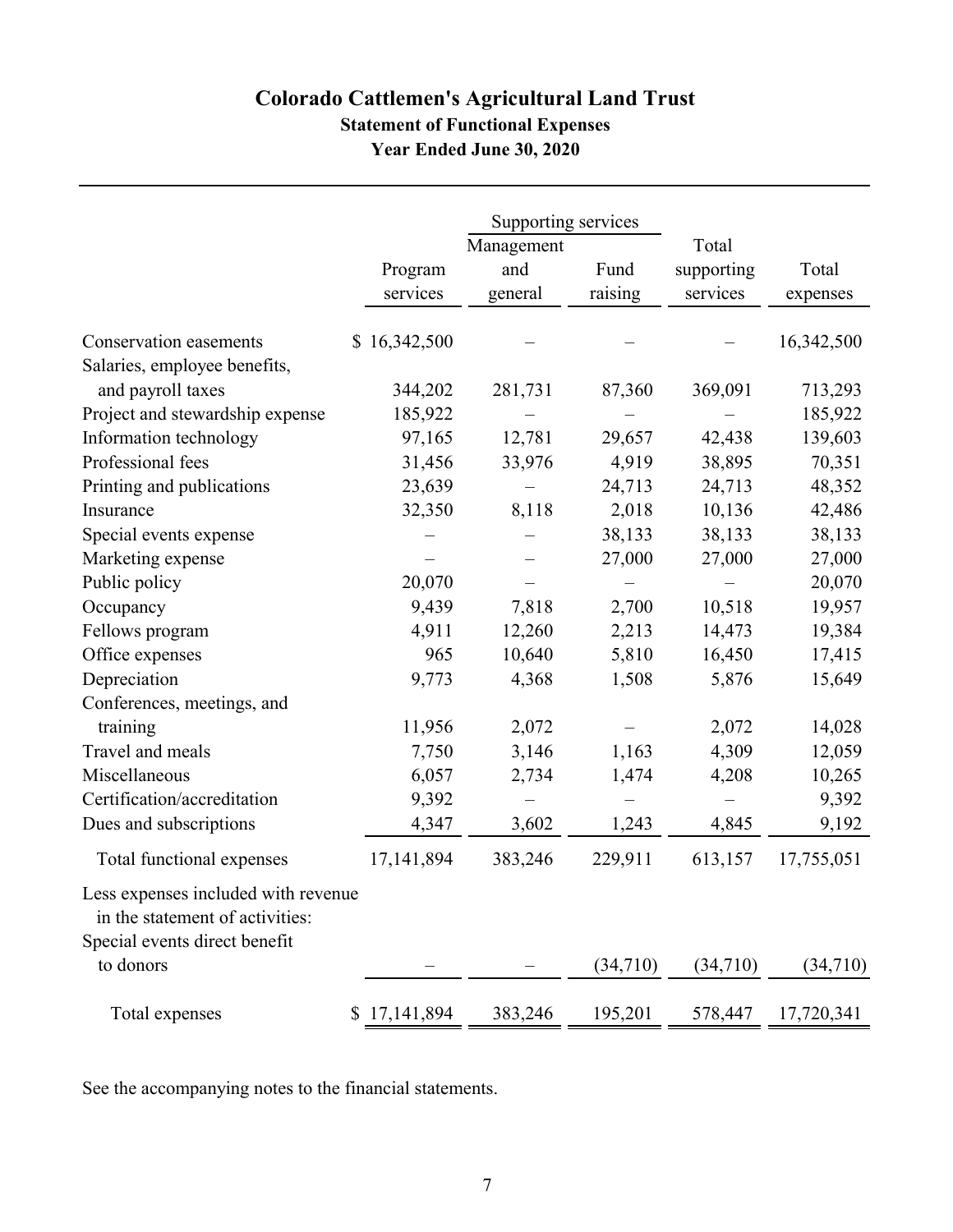## **Colorado Cattlemen's Agricultural Land Trust Statements of Cash Flows Years Ended June 30, 2021 and 2020**

|                                                                                                                                            | 2021        | 2020        |
|--------------------------------------------------------------------------------------------------------------------------------------------|-------------|-------------|
| <b>Cash flows from operating activities</b>                                                                                                |             |             |
| \$<br>Change in net assets                                                                                                                 | 2,377,213   | 4,102,816   |
| Adjustments to reconcile change in net assets to net cash                                                                                  |             |             |
| used in operating activities                                                                                                               |             |             |
| Donation of Yampa Valley Land Trust, Inc.                                                                                                  |             | (3,647,911) |
| Depreciation                                                                                                                               | 16,179      | 15,649      |
| Forgiveness of Paycheck Protection Program loan                                                                                            | (129,000)   |             |
| Contributions restricted for long-term purposes                                                                                            | (324, 392)  | (238, 667)  |
| Investment income on contributions restricted for long-term purpose                                                                        | (104, 999)  | (141, 184)  |
| Net realized and unrealized (gains) losses on investments                                                                                  | (2,067,591) | 68,669      |
| Loss on disposal of property and equipment                                                                                                 |             | 529         |
| Change in operating assets and liabilities                                                                                                 |             |             |
| Contributions and grants receivable                                                                                                        | 38,160      | (15, 846)   |
| Prepaid expenses and other assets                                                                                                          | (15,980)    | (44)        |
| Accounts payable and accrued liabilities                                                                                                   | 12,183      | 79,809      |
| Deferred revenue                                                                                                                           | 75,355      | (61, 114)   |
| Net cash provided by (used in) operating activities                                                                                        | (122, 872)  | 162,706     |
| <b>Cash flows from investing activities</b>                                                                                                |             |             |
| Net loan repayments                                                                                                                        | 15,908      | 35,732      |
| Net purchases of investments                                                                                                               | (150, 174)  | (292, 407)  |
| Cash received with the donation of Yampa Valley Land Trust, Inc.                                                                           |             | 4,345       |
| Net cash used in investing activities                                                                                                      | (134, 266)  | (252, 330)  |
| <b>Cash flows from financing activities</b>                                                                                                |             |             |
| Contributions restricted for long-term purposes                                                                                            | 324,392     | 238,667     |
| Investment income on contributions restricted for long-term purposes                                                                       | 104,999     | 141,184     |
| Proceeds from Paycheck Protection Program loan                                                                                             |             | 129,000     |
| Net cash provided by financing activities                                                                                                  | 429,391     | 508,851     |
| Net change in cash and cash equivalents                                                                                                    | 172,253     | 419,227     |
| Cash and cash equivalents, beginning of year                                                                                               | 1,101,447   | 682,220     |
| Cash and cash equivalents, end of year<br>S                                                                                                | 1,273,700   | 1,101,447   |
| Supplemental cash flow information<br>Noncash investing activities<br>Noncash assets received and liabilities assumed with the donation of |             |             |
| Yampa Valley Land Trust, Inc. (see note 12)<br>\$                                                                                          |             | 3,643,566   |
| See the accompanying notes to the financial statements.                                                                                    |             |             |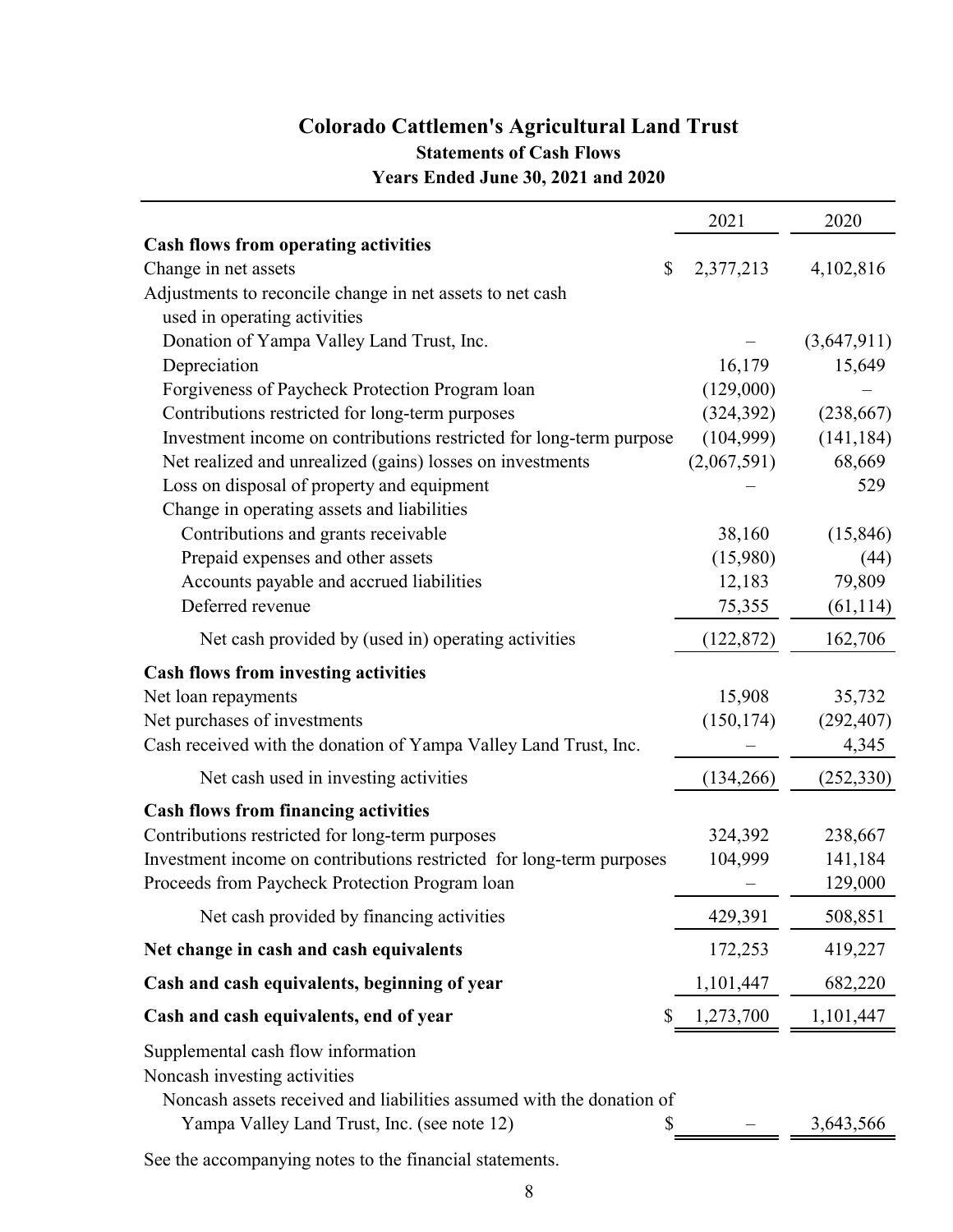#### **(1) Summary of Significant Accounting Policies**

#### **(a) Organization**

Colorado Cattlemen's Agricultural Land Trust (the Land Trust) was established in 1995 to conserve Colorado's western heritage and working landscapes for the benefit of future generations. Support for the Land Trust's activities generally comes from individual donor contributions, private and government grants, and service fees.

On September 13, 2019, the Land Trust formed Yampa Valley Land Trust, LLC (the LLC), a single-member limited liability company with the Land Trust as its sole member. The Land Trust has determined that the LLC is a disregarded entity for federal income tax purposes and is treated in the same manner as a branch or division of the single member.

#### **(b) Basis of Accounting**

The accompanying financial statements of the Land Trust have been prepared on the accrual basis of accounting and, accordingly, reflect all significant receivables, payables and other liabilities.

#### **(c) Financial Statement Presentation**

The Land Trust is required to present information regarding its financial position and activities according to the following net asset classifications:

**Net assets without donor restrictions:** Net assets that are not subject to donorimposed restrictions and may be expended for any purpose in performing the primary objectives of the Land Trust. These net assets may be used at the discretion of the Land Trust's management and the board of directors.

**Net assets with donor restrictions:** Net assets subject to stipulations imposed by donors, and grantors. Some donor restrictions are temporary in nature; those restrictions will be met by actions of the Land Trust or by the passage of time. Other donor restrictions are perpetual in nature, where by the donor has stipulated the funds be maintained in perpetuity.

#### **(d) Measure of Operations**

The statements of activities report all changes in net assets, including changes in net assets from operating and nonoperating activities. Operating activities consist of those items attributable to the Land Trust's ongoing easement activities, contributions, grants, special events and service fee income. Nonoperating activities are limited to resources that generate return from investments and other activities considered to be of a more unusual or nonrecurring nature.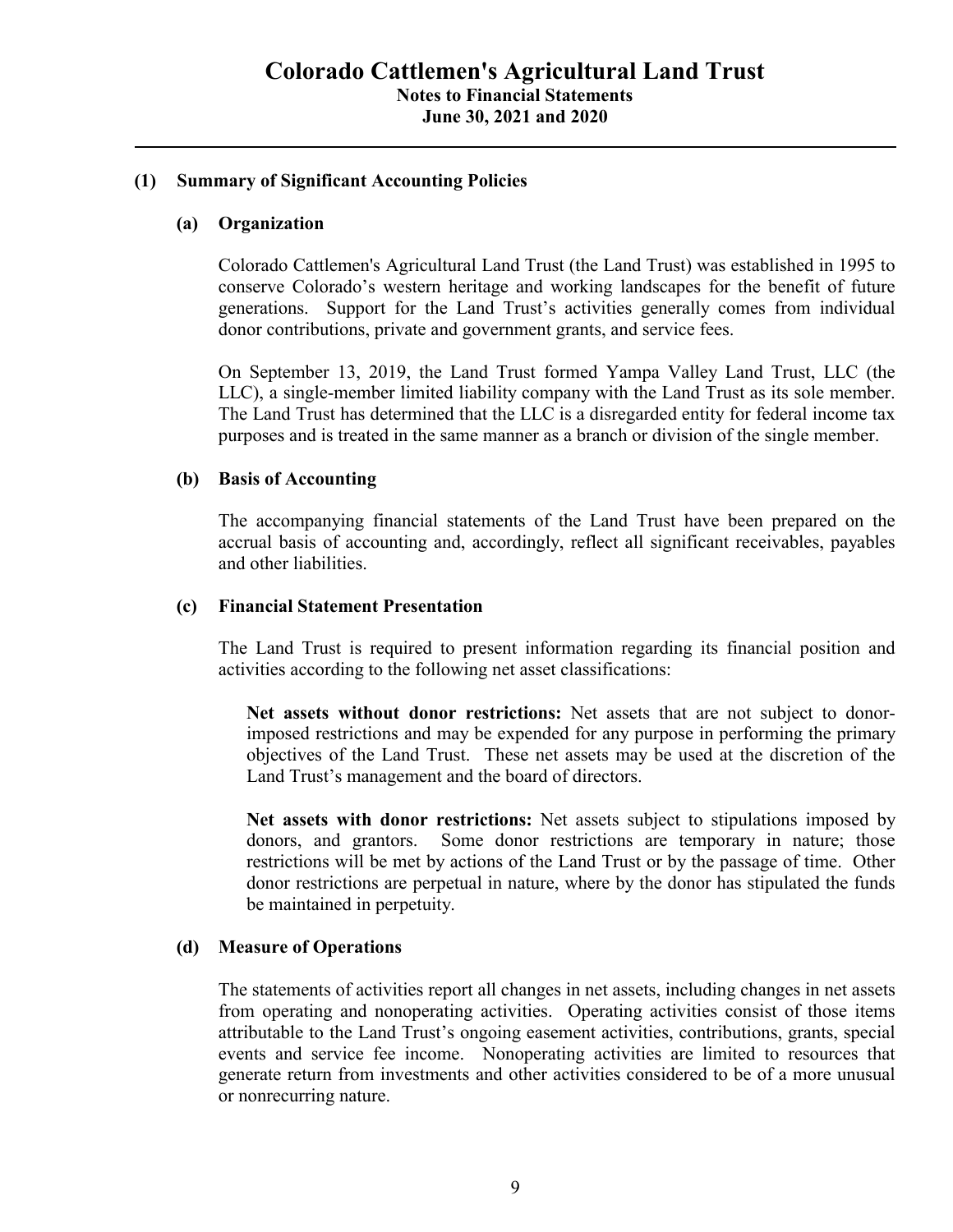#### **(e) Cash and Cash Equivalents**

The Land Trust considers all highly liquid investments with an initial maturity of three months or less, and which are not held by investment managers as part of an investment portfolio, to be cash equivalents.

#### **(f) Concentrations**

Financial instruments which potentially subject the Land Trust to concentrations of credit risk consist of cash and cash equivalents, investments, and contributions and grants receivable. The Land Trust places its cash and cash equivalents with creditworthy, high quality financial institutions. At times during the year, a portion of the Land Trust's cash deposits may not be insured by the Federal Deposit Insurance Corporation (FDIC) or related entity.

The Land Trust has significant investments in stocks, bonds, mutual funds and money market accounts and is therefore subject to concentrations of credit risk. Investments are made by investment managers that have been engaged by the Trust, and are monitored by the management of the Land Trust and an independent investment advisor pursuant to an investment policy established by the Board of Directors. Though the market values of investments are subject to fluctuation on a year-to-year basis, management believes that the investment policy is prudent for the long-term welfare of the Land Trust.

Credit risk with respect to contributions and grants receivable is limited due to the credit worthiness of the entities that comprise the contributor base.

The Land Trust generally receives a significant amount of support from the U.S. Department of Agriculture, and is reliant on tax incentives provided at the state level for landowners. The Land Trust is also dependent on the services of qualified appraisers in order to complete conservation easement transactions. A decrease in grants from the Department of Agriculture, a change in the current state tax incentives, or changes to the regulations of appraisers could all have an adverse impact on the Land Trust's operations.

#### **(g) Investments**

Investments are recorded at cost, if purchased, or at fair value, if donated. Thereafter, investments are reported at their fair values in the statements of financial position. Fair value is more fully discussed below. Management is responsible for the fair value measurement of investments reported in the financial statements and believes that the reported values are reasonable.

Investment return consists of the Land Trust's share of any interest, dividends, capital gains and losses generated from investments, as well as the change in fair value of the investments. Gains and losses attributable to investments are realized and reported upon a sale or disposition of the investment. Unrealized gains and losses are included in the change in net assets in the statement of activities.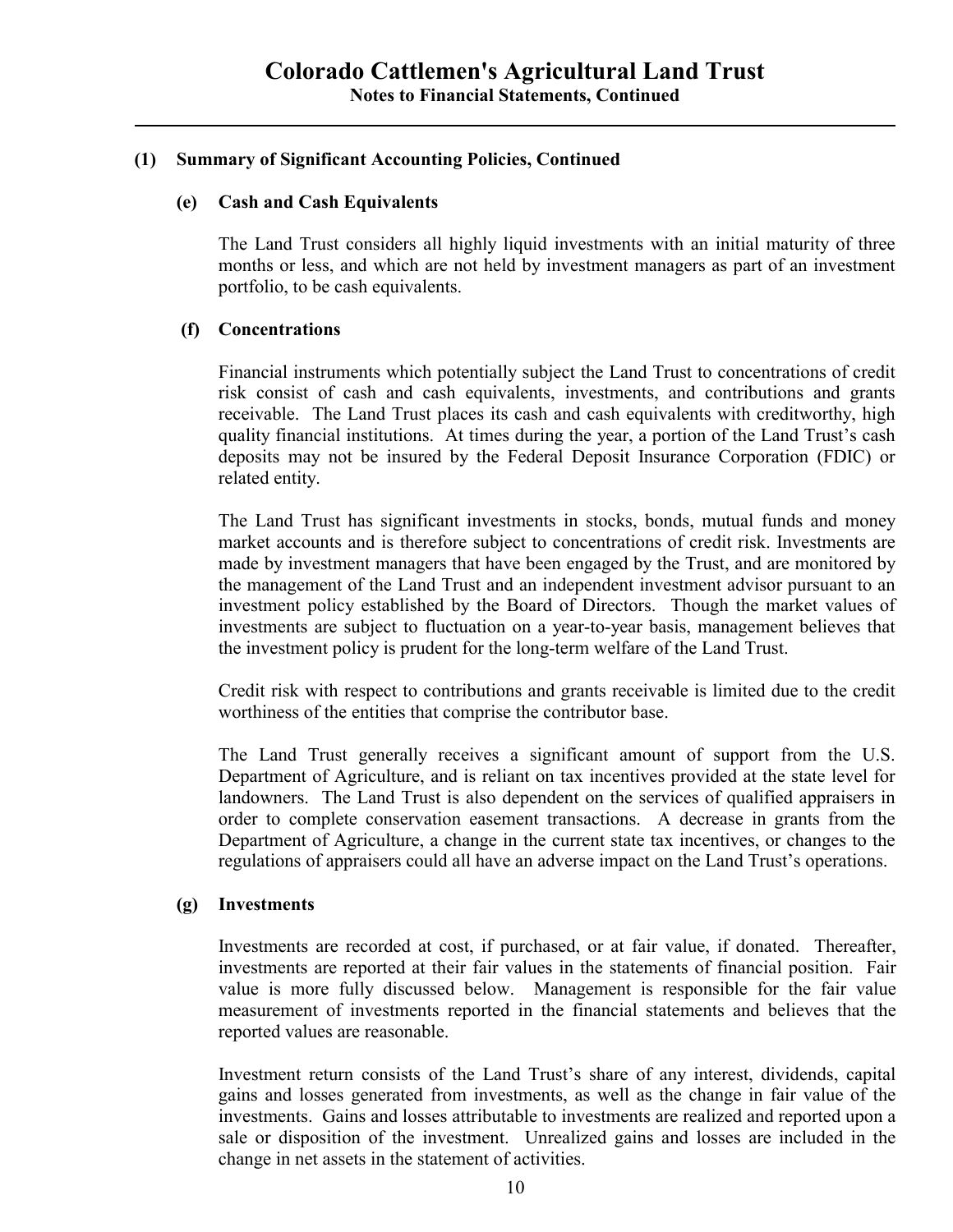#### **(h) Fair Value Measurements**

Fair value is defined as the price that would be received to sell an asset or paid to transfer a liability in an orderly transaction between market participants at the measurement date. Generally accepted accounting principles in the U.S. establishes a fair value hierarchy that prioritizes investments based on the assumptions market participants would use when pricing an asset. The fair value hierarchy gives the highest priority to quoted prices in active markets (observable inputs) and the lowest priority to an entity's assumptions (unobservable inputs).

Assets are grouped at fair value in three levels based on the markets in which the assets and liabilities are traded and the reliability of the assumptions used to determine fair value. These levels are:

- Level 1 Unadjusted quoted market prices for identical assets or liabilities in active markets as of the measurement date.
- Level 2 Inputs other than quoted market prices that are observable for the asset/liability, either directly or indirectly.
- Level 3 Unobservable inputs that cannot be corroborated by observable market data.

In certain cases, the inputs used to measure fair value may fall into different levels of the fair value hierarchy. In such cases, an investment's level within the fair value hierarchy is based on the lowest level of input that is significant to the fair value measurement. These classifications (Level 1, 2 and 3) are intended to reflect the observability of inputs used in the valuation of investments and are not necessarily an indication of risk or liquidity.

### **(i) Property and Equipment**

Property and equipment are stated at cost or, if donated, at the approximate fair market value at the date of donation. Depreciation is computed using the straight-line method over the estimated useful lives of the assets ranging from five to seven years. The Land Trust capitalizes all property and equipment with a useful life of more than one year and a cost greater than or equal to \$2,500.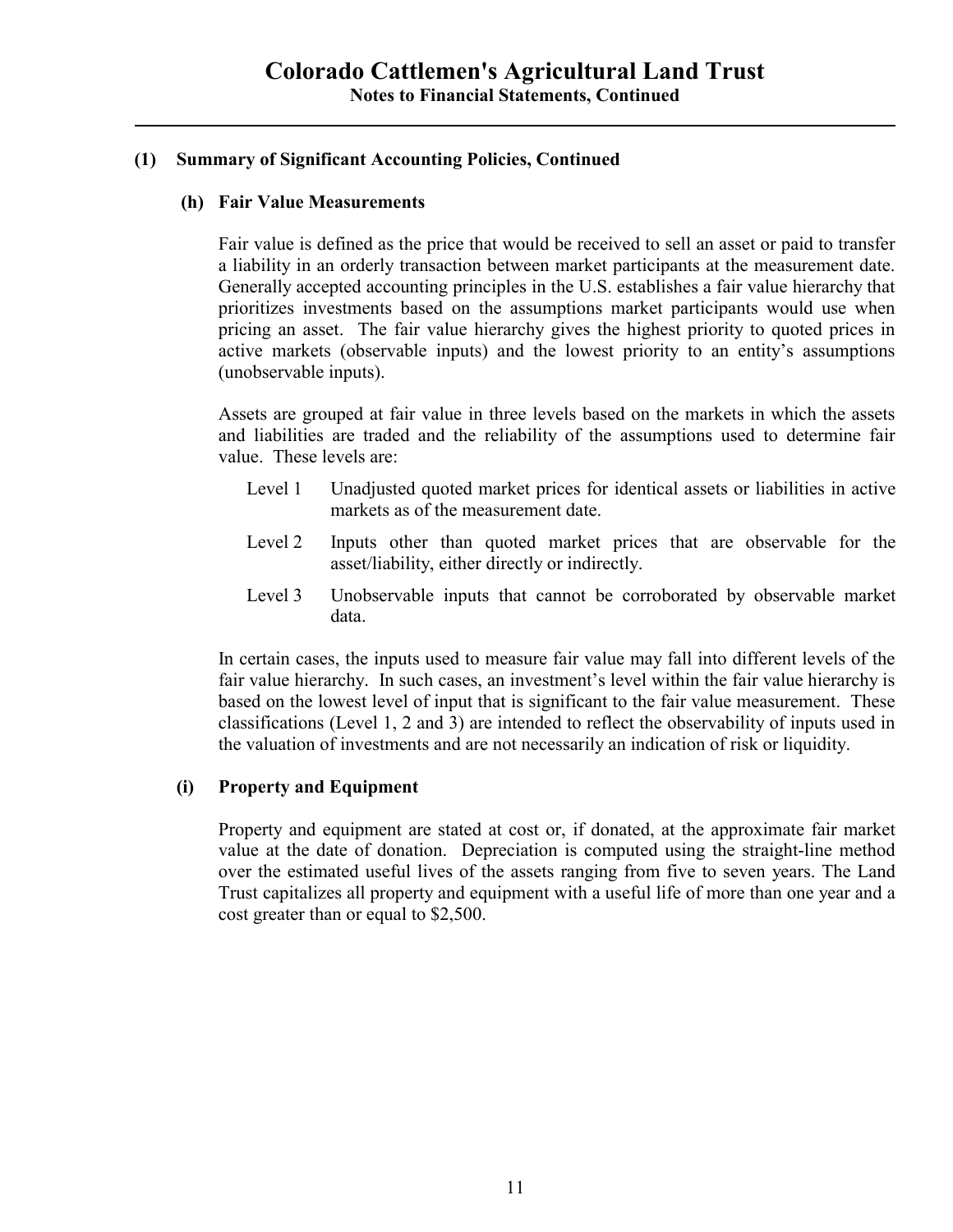#### **(j) Conservation Easements**

The Land Trust receives gifts of conservation easements and grants toward the purchase of conservation easements. The easements contain numerous restrictions over the use and development of land, which is not owned by the Land Trust. The value of donated conservation easements is based on the appraised value as determined by an independent appraiser. Easements are recorded as revenue when they are received and an expense is recorded for an equal amount whether the easement is held by the Land Trust or transferred to an eligible entity. Grants received for the purchase of conservation easements are recorded as revenue and as a conservation easement expense when the easement is purchased.

The Land Trust monitors activities on the land and enforces restrictions contained in both donated and purchased conservation easements. The value of the easements is not reflected in the statements of financial position because the easements have no economic value to the Land Trust.

### **(k) Revenue Recognition**

#### Contributions and Grants

Contributions and grants are recognized when cash, securities or other assets, and unconditional promises to give are received. Conditional promises to give, that is, those with a measurable performance barrier, and a right of return, are not recognized until the conditions on which they depend are substantially met. Should the Land Trust substantially meet the conditions in the same period that the contribution was received, and barring any further donor-imposed restrictions, the Land Trust has elected to recognize the revenue in net assets without donor restrictions. Payments received in advance of conditions being met are recorded as refundable advances in the statements of financial position.

The Land Trust does not record contributions and grants committed to the purchase of conservation easements and completion of conservation projects until the easements are purchased or projects completed. Contributions and grants committed to future conservation easements and projects, which have not been recorded at June 30, 2021 and 2020, total \$6,443,424 and \$9,871,002, respectively. Cash received under these contributions and grants is reported as deferred revenue until the conservation easement project is complete.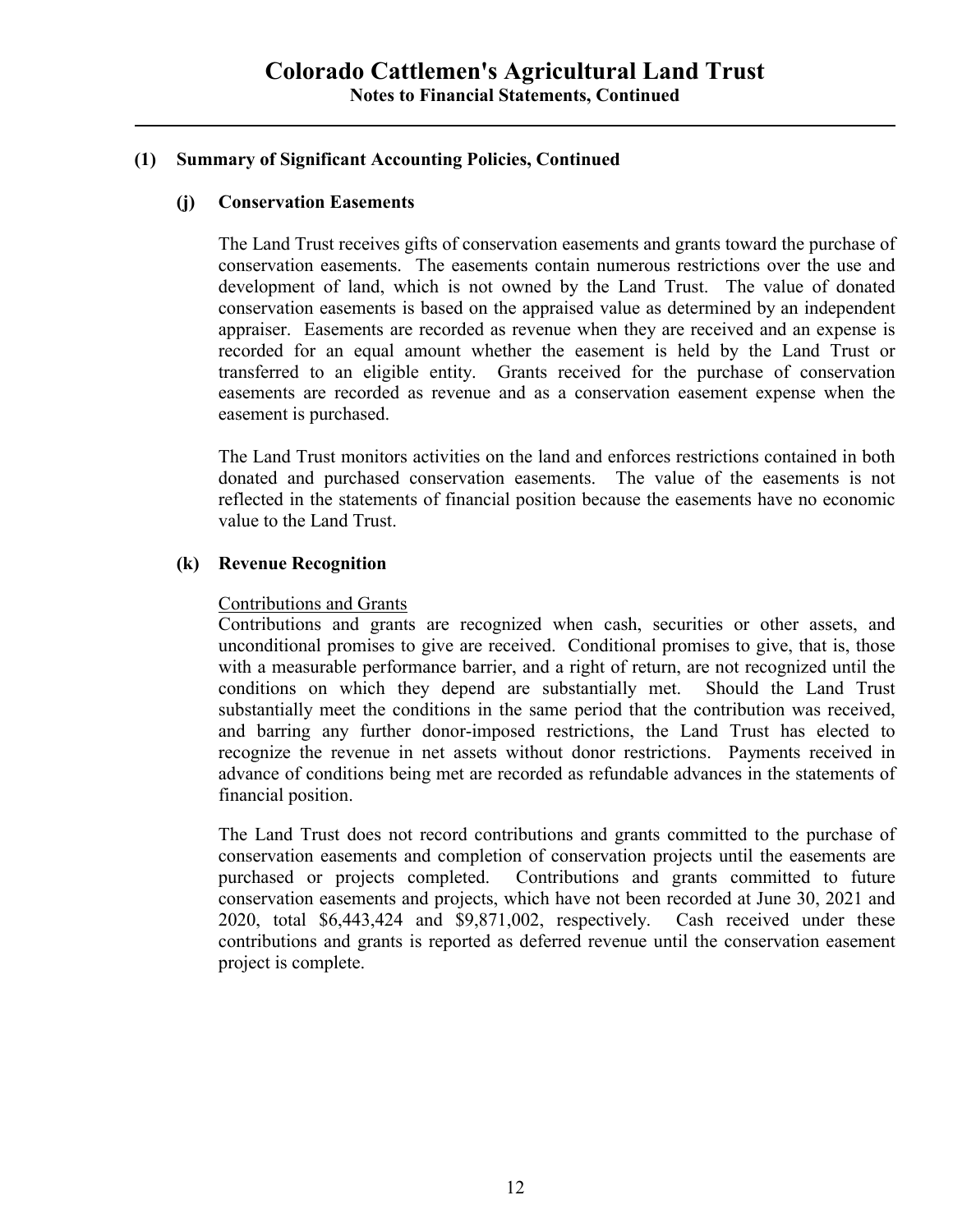#### **(k) Revenue Recognition, Continued**

#### Contributions and Grants (Continued)

Contributions and grants received are recorded as net assets without donor restrictions or net assets with donor restrictions, depending on the existence and/or nature of any donorimposed restrictions. When a restriction expires (that is, when a stipulated time restriction ends or purpose restriction is accomplished), net assets with donor restrictions are reclassified to net assets without donor restrictions and reported in the statements of activities as net assets released from restrictions.

Contributions and grants receivable are recorded at net realizable value if expected to be collected in one year and at fair value if expected to be collected in more than one year. Management uses the direct write-off method to recognize bad debt expense on uncollectible amounts.

#### Special events revenue

Special events revenue consists of ticket sales and sponsorships for various special events. Ticket sales and sponsorships may be received in advance of the event taking place and are recorded as deferred revenue. These amounts are recorded as revenue the day the event takes place.

#### Service fee income

Service fee income mainly consists of fees from services provided by the Land Trust in connection with a conservation easement project. These fees are recognized when the easement is purchased or project is completed. Occasionally, the Land Trust receives settlement income from easement violations. Revenue is recognized from settlements when the cash is received as there is uncertainty as to the receipt of the funds and the specific amount that will be received.

### **(l) Donated Goods and Services**

Donated conservation easements are recorded at fair value. Donated goods and services are recorded as contributions and corresponding expenses at their estimated fair values at the date of donation, or capitalized if they meet the capitalization criteria. Donated auction items are recorded at the cash sales price at the time of sale and included in special event revenue. Many individuals volunteer their time and perform a variety of tasks that assist the Land Trust in its programs and general operations. These services are not recognized in the financial statements because they do not meet the criteria for recognition under generally accepted accounting principles.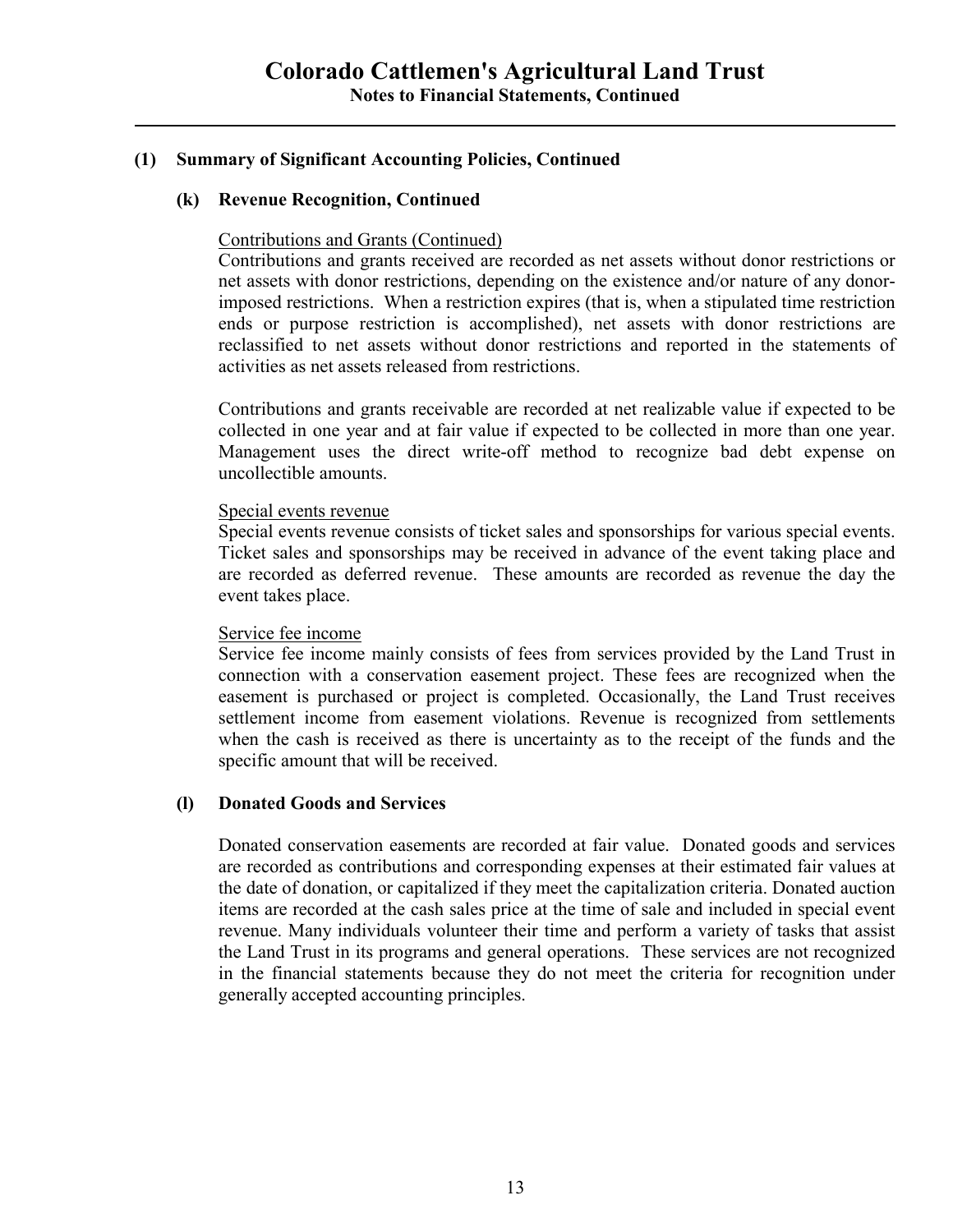#### **(m) Functional Expenses**

The costs of providing program and supporting services have been summarized on a functional basis in the accompanying statements of functional expenses. The Land Trust incurs expenses that directly relate to, and can be assigned to, a specific program or supporting activity. The Land Trust also conducts a number of activities which benefit both its program objectives as well as supporting services (i.e. fundraising and management and general activities). These costs, which are not specifically attributable to a specific program or supporting activity, are allocated by management on a consistent basis among program and supporting services benefited, based on either financial or nonfinancial data, such as headcount, square-footage, or estimates of time and effort incurred by personnel.

#### **(n) Estimates**

The preparation of financial statements in conformity with generally accepted accounting principles requires management to make estimates and assumptions that affect the reported amounts of assets and liabilities and disclosures of contingent assets and liabilities at the date of the financial statements, and the reported amounts of revenues and expenses during the reporting period. Actual results could differ from those estimates.

#### **(o) Income Tax Status**

The Land Trust is exempt from federal income taxes under Section  $501(c)(3)$  of the Internal Revenue Code and qualifies for the charitable contribution deduction. However, income from activities not directly related to the Land Trust's tax-exempt purpose is subject to taxation as unrelated business income. There was no unrelated business income during the year ended June 30, 2021 and 2020, respectively.

Management is required to evaluate tax positions taken by the Land Trust and recognize a tax liability (or asset) if the Land Trust has taken an uncertain position that more likely than not would not be sustained upon examination by taxing authorities. The Land Trust has analyzed the tax positions taken or expected to be taken that would require recognition of a liability (or asset) or disclosure in the financial statements and determined there are none. The Land Trust is subject to routine audits by taxing jurisdictions; however, there are currently no audits for any tax periods in progress. The three previous tax years remain subject to examination.

#### **(p) Subsequent Events**

The Land Trust has evaluated subsequent events through October 12, 2021, the date the financial statements were available to be issued.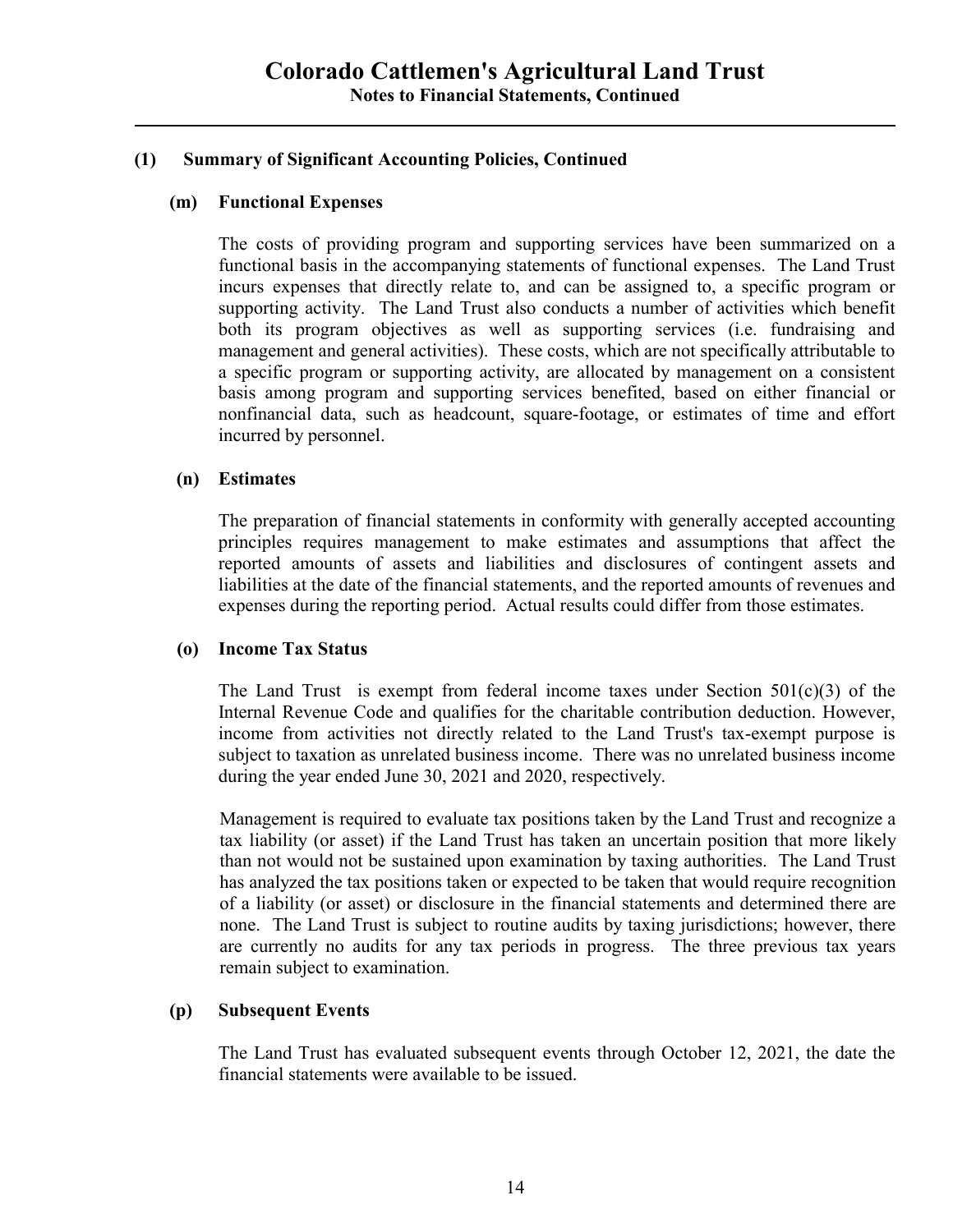### **(2) Availability and Liquidity of Financial Assets**

The following represents the Land Trust's financial assets as of June 30:

|    | 2021       | 2020      |
|----|------------|-----------|
|    |            |           |
| \$ | 1,273,700  | 1,101,447 |
|    | 42,250     | 80,410    |
|    |            | 15,908    |
|    | 10,427,682 | 8,209,917 |
|    | 11,743,632 | 9,407,682 |
|    |            |           |
|    | 10,549,779 | 8,616,211 |
|    | (321,000)  | (286,000) |
|    |            |           |
|    | (200, 819) | (168,080) |
|    |            |           |
|    | 1,380,114  | 1,083,729 |
|    | 11,408,074 | 9,245,860 |
|    |            |           |
| S  | 335,558    | 161,822   |
|    |            |           |

As part of the Land Trust's liquidity management, it has a policy to structure its financial assets to be available as its general expenditures, liabilities, and other obligations become due. The organization has a goal to maintain financial assets on hand to cover 90 days of general expenditures. Financial assets in excess of daily cash requirements are invested in money market funds and other short-term investments.

The Land Trust has board designated net assets without donor restrictions that, while the Land Trust does not intend to spend these for purposes other than those identified, could be made available for current operations, if necessary. Management has estimated that net assets with purpose restrictions expected to be met within one year total \$200,819 and \$168,080 for the years ending June 30, 2021 and 2020, respectively. This estimate is based on projects expected to be completed, conservation easement transactions expected to close, and budgeted expenditures for the next year. At June 30, 2021 and 2020, the Land Trust also expects annual appropriations from the endowment funds of \$321,000 and \$286,000, respectively, to be available within the next twelve months for operations.

The Land Trust's cash flows have seasonal variations during the year attributable to the timing of conservation easement transaction closings. To manage liquidity, the Land Trust maintains a \$50,000 overdraft line of credit with a bank that is drawn upon as needed during the year to manage cash flows. At June 30, 2021 and 2020, no amounts are outstanding under this line of credit.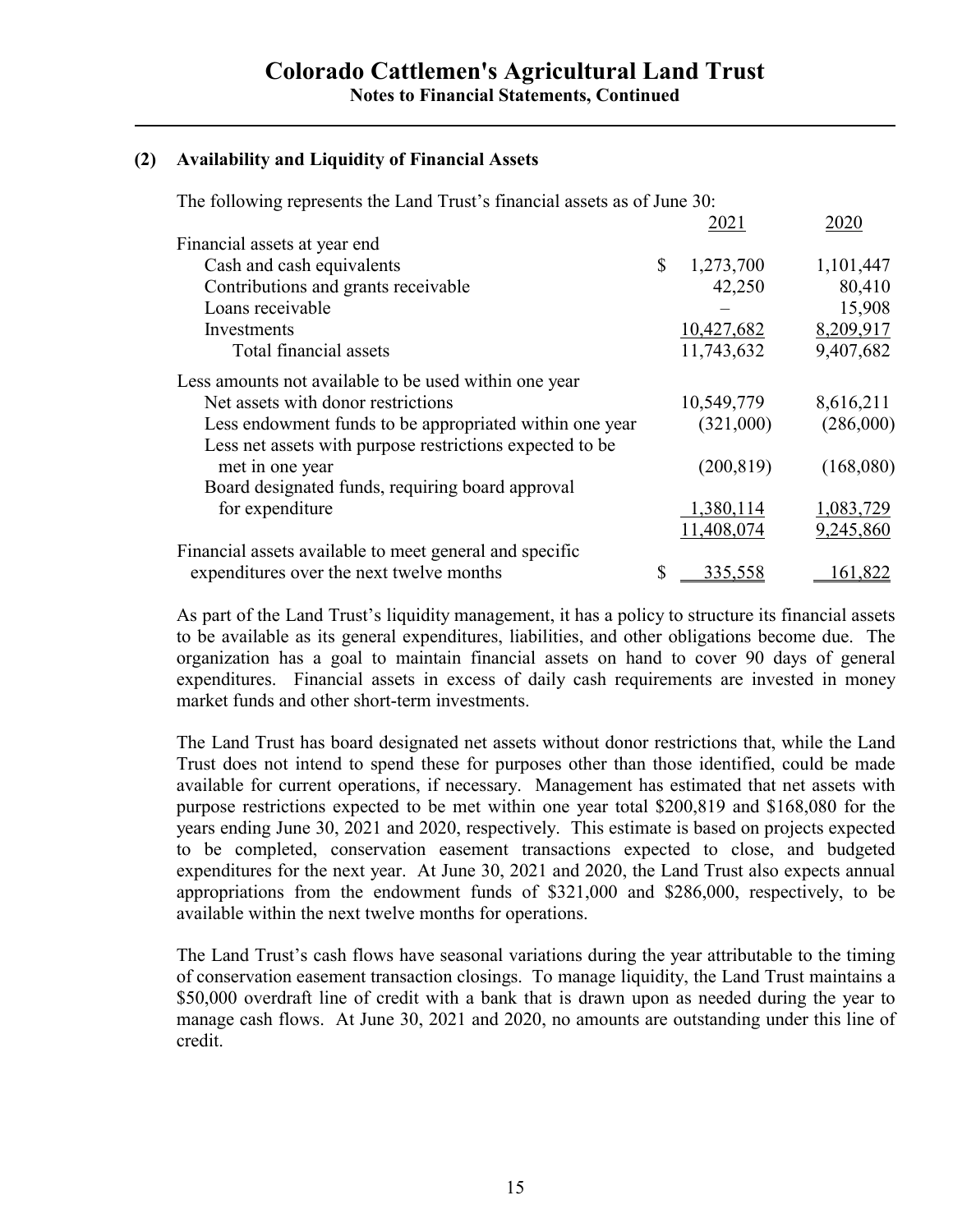### **(3) Investments**

Investments are stated at their fair values and were comprised of the following at June 30:

|                                                 | 2021         | 2020      |
|-------------------------------------------------|--------------|-----------|
| Cash and cash equivalents                       | 379,825<br>S | 619,697   |
| U.S. equities                                   | 1,572,046    | 1,130,616 |
| Fixed income                                    | 101,961      | 207,941   |
| Exchange traded funds (ETFs)                    | 355,671      | 271,373   |
| Mutual funds invested in U.S. equities          | 3,683,246    | 2,875,449 |
| Mutual funds invested in international equities | 2,258,814    | 1,538,424 |
| Mutual funds invested in fixed income           | 2,076,119    | 1,566,417 |
| Total investments                               | \$10,427,682 | 8,209,917 |

All investments have been valued using level one inputs other than fixed income securities totaling \$101,961 and \$207,941 at June 30, 2021 and 2020, retrospectively, which have been valued using level two inputs. Marketable securities are exposed to various risks that may cause the reported value of the Land Trust's investment assets to fluctuate from period to period and result in a material change to the net assets of the Land Trust. Investments in equity securities fluctuate in value in response to many factors such as the activities and financial condition of individual companies, business and industry market conditions and the general economic environment. The value of bond investments and other fixed income securities fluctuate in response to changing interest rates, credit worthiness of issuers and overall economic policies that impact market conditions.

### **(4) Property and Equipment**

Property and equipment consists of the following at June 30:

|                                           | 2021      | 2020     |
|-------------------------------------------|-----------|----------|
| Land – Rehder Ranch                       | \$500,000 | 500,000  |
| Buildings and improvements – Rehder Ranch | 120,000   | 120,000  |
| Vehicles                                  | 50,897    | 50,897   |
| Office equipment                          | 8,999     | 8,999    |
|                                           | 679,896   | 679,896  |
| Accumulated depreciation                  | (49,715)  | (33,536) |
| Property and equipment, net               | 630,181   | 646,360  |

### **(5) Deferred Revenue**

Deferred revenue consists of cash received in advance for the following purposes at June 30:

|                                                          |           | 2020   |
|----------------------------------------------------------|-----------|--------|
| Sponsorships and registrations for future special events | \$124,350 | 45,530 |
| Conditional contributions and grants                     | 7.750     | 11,215 |
| Future services                                          | 1.060     | 1,060  |
| Total deferred revenue                                   | \$133,160 | 57,805 |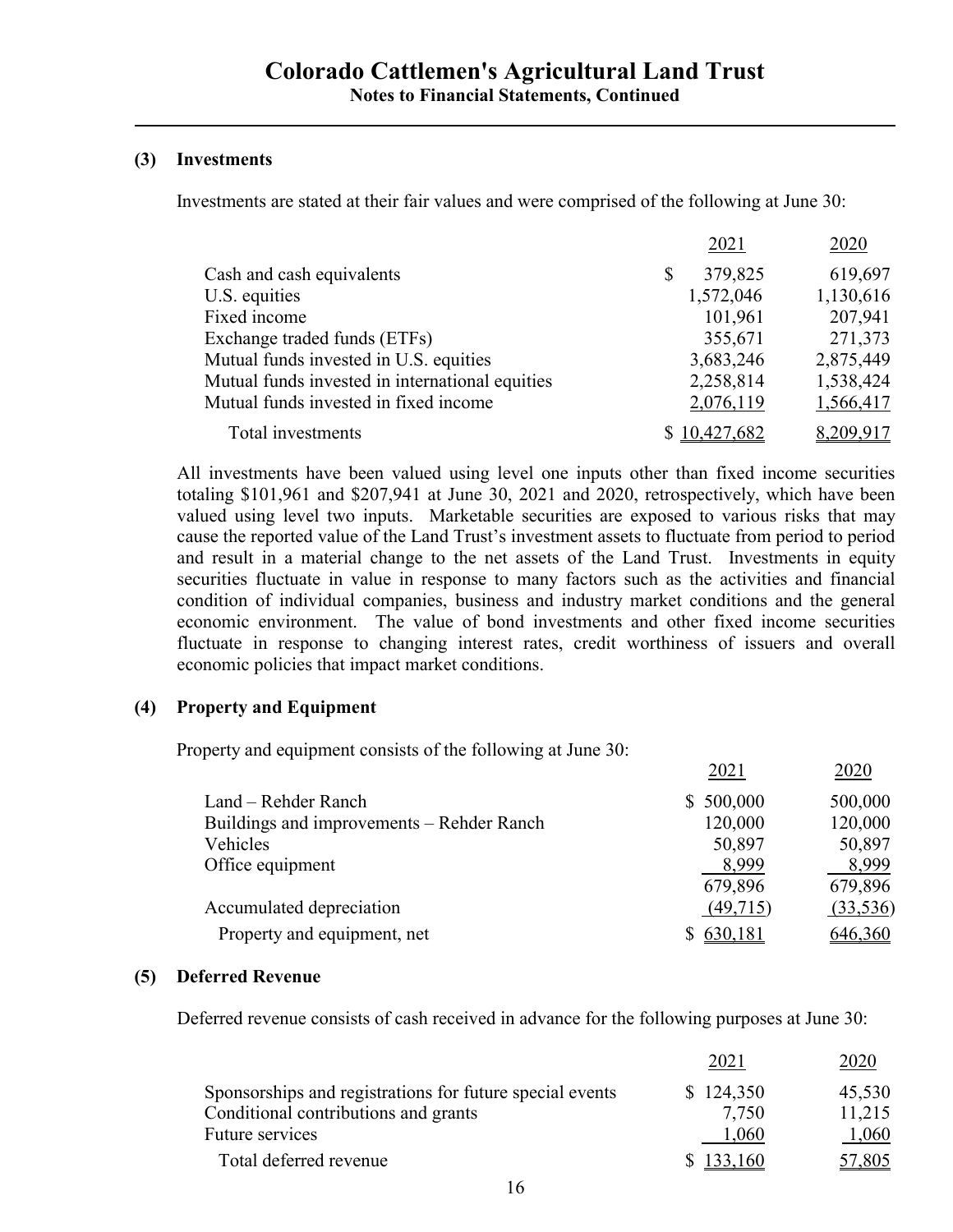#### **(6) Paycheck Protection Program Loan**

In April 2020, the Land Trust received a \$129,000 loan under the U.S. Small Business Administration's (SBA) Paycheck Protection Program (PPP) authorized under the Coronavirus Aid, Relief, and Economic Security Act (the CARES Act). Under the program, this loan may be partially or fully forgiven if certain eligibility requirements are met, including incurring certain qualifying expenditures. The loan is treated as a conditional contribution until such time that the loan is explicitly forgiven by the SBA and, therefore, was recognized as a refundable advance as of June 30, 2020. The PPP loan was forgiven in full in March 2021 and, therefore, the loan and all accrued interest, totaling \$129,276, was recognized as revenue during the year ended June 30, 2021.

#### **(7) Line of Credit**

The Land Trust has a \$50,000 overdraft protection line of credit with a financial institution that bears interest at a variable rate of prime plus 2%. Interest is due monthly and the line of credit is secured by depository accounts at the financial institution. There were no amounts outstanding on the line of credit at June 30, 2021 and 2020.

#### **(8) Conservation Easements**

As of June 30, 2021, the Land Trust holds 472 easements covering approximately 684,478 acres in 45 counties throughout Colorado, and in parts of Wyoming and New Mexico. Conservation easements are interests in land which possess conservation value, but not economic value to the Land Trust. The Land Trust provides stewardship, ongoing monitoring, and legal protection of the conservation easements.

#### **(9) Net Assets**

#### Net Assets Without Donor Restrictions

The Land Trust's net assets without donor restrictions is comprised of undesignated and Board designated amounts for the following purposes at June 30:

|                                             |   | 2021      | 2020      |
|---------------------------------------------|---|-----------|-----------|
| Undesignated                                | S | 189,768   | 42,508    |
| Board designated:                           |   |           |           |
| Easement defense                            |   | 650,511   | 512,414   |
| Stewardship                                 |   | 549,640   | 435,377   |
| Conservation and restoration                |   | 188,606   | 213,914   |
| Future operating expense                    |   | 99,728    | 141,600   |
| Future capital assets                       |   | 24,776    | 19,776    |
| Other activities                            |   | 66,853    | 60,648    |
| Inter-fund loan                             |   | (200,000) | (300,000) |
| Total board designated net assets           |   | 1,380,114 | 1,803,729 |
| Total net assets without donor restrictions |   |           |           |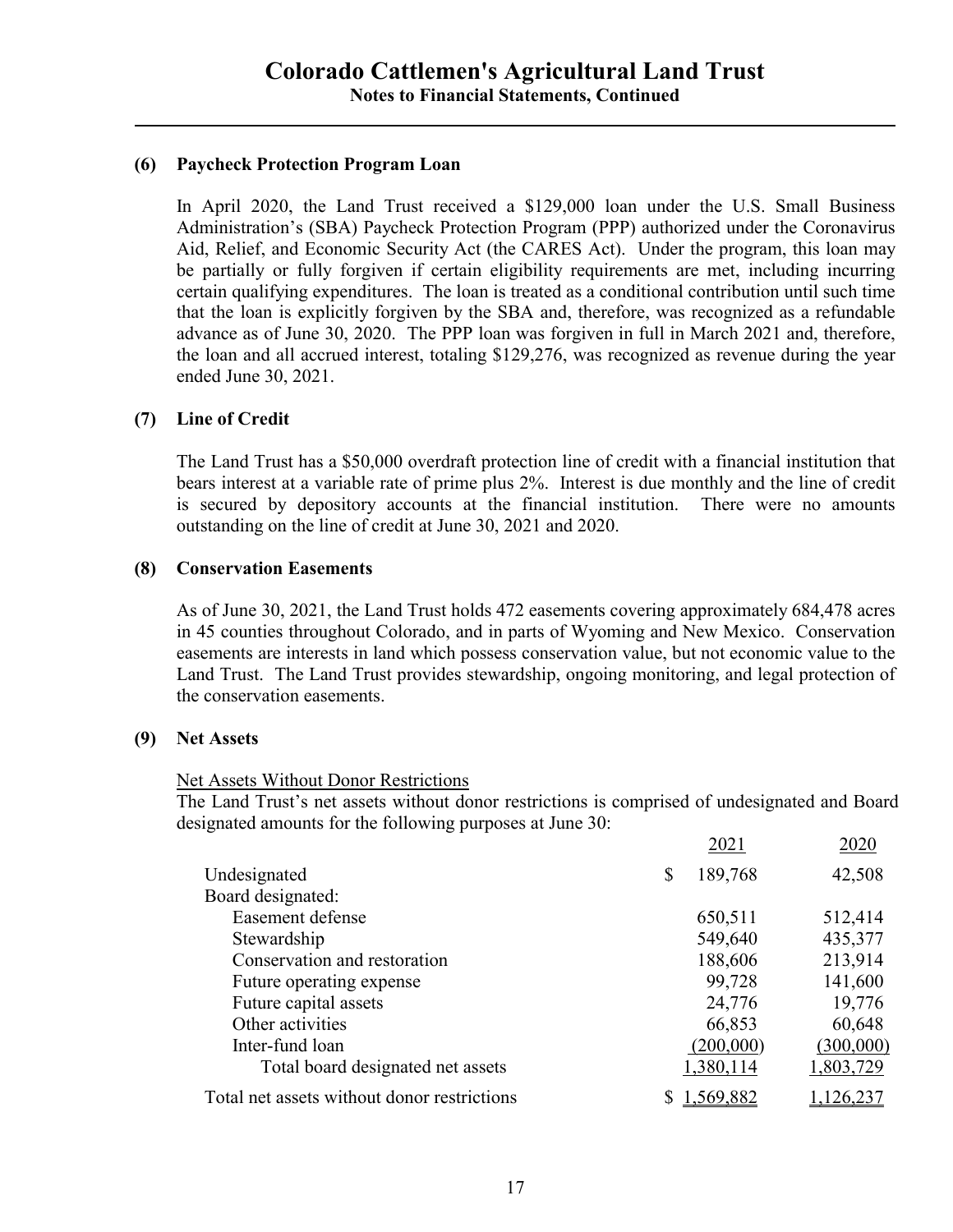#### Net Assets With Donor Restrictions

Net assets with donor restrictions are restricted for the following as of June 30:

|                                                      | 2021          | 2020      |
|------------------------------------------------------|---------------|-----------|
| Specific purpose                                     |               |           |
| Easement defense                                     | \$<br>438,451 | 451,638   |
| Conservation advancement loan fund (CALF)            | 202,735       | 452,232   |
| Future projects                                      | 231,834       | 151,869   |
| Passage of time                                      |               |           |
| Contributions receivable                             |               | 31,334    |
| Total subject to purpose and time restrictions       | 873,020       | 1,087,073 |
| Endowments                                           |               |           |
| Stewardship Endowment Fund                           | 5,878,725     | 4,515,972 |
| <b>Operating Endowment Fund</b>                      | 1,562,831     | 1,101,903 |
| <b>Conservation Endowment Fund</b>                   | 138,120       | 109,208   |
| Rehder Ranch Endowment Fund                          | 1,963,452     | 1,668,424 |
| Ron and Kitty Boeddeker Peaks to Plains Conservation |               |           |
| and Restoration Fund                                 | 133,631       | 133,631   |
| Total endowments                                     | 9,676,759     | 7,529,138 |
| Total net assets with donor restrictions             | 10,549,779    | 8,616,211 |

Net assets were released from restriction for the following purposes for the years ended June 30:

|                                              | 2021      | 2020    |
|----------------------------------------------|-----------|---------|
| Purpose and time restrictions accomplished   |           |         |
| Easement defense                             | \$169,750 | 148,108 |
| Database migration                           | 5,551     | 31,308  |
| 25 <sup>th</sup> Anniversary Book            | 17,080    | 7,000   |
| Forever Colorado (marketing)                 | 11,249    | 115,725 |
| Yampa Valley Land Trust, Inc. acquisition    | 34,051    | 41,941  |
| Landowner restoration projects               | 50,973    |         |
| Other program activities                     | 139,699   | 22,514  |
| Total purpose and time restrictions          | 428,353   | 366,596 |
| Endowment funds appropriated for expenditure | 263,475   | 258,659 |
| Total net assets released from restriction   |           | 625,255 |

The Land Trust has established a legal defense fund to help fight threats to conservation easements and interests. Donations to the legal defense fund are recorded as increases in net assets with donor restrictions, and are released from restriction when qualifying expenses are incurred.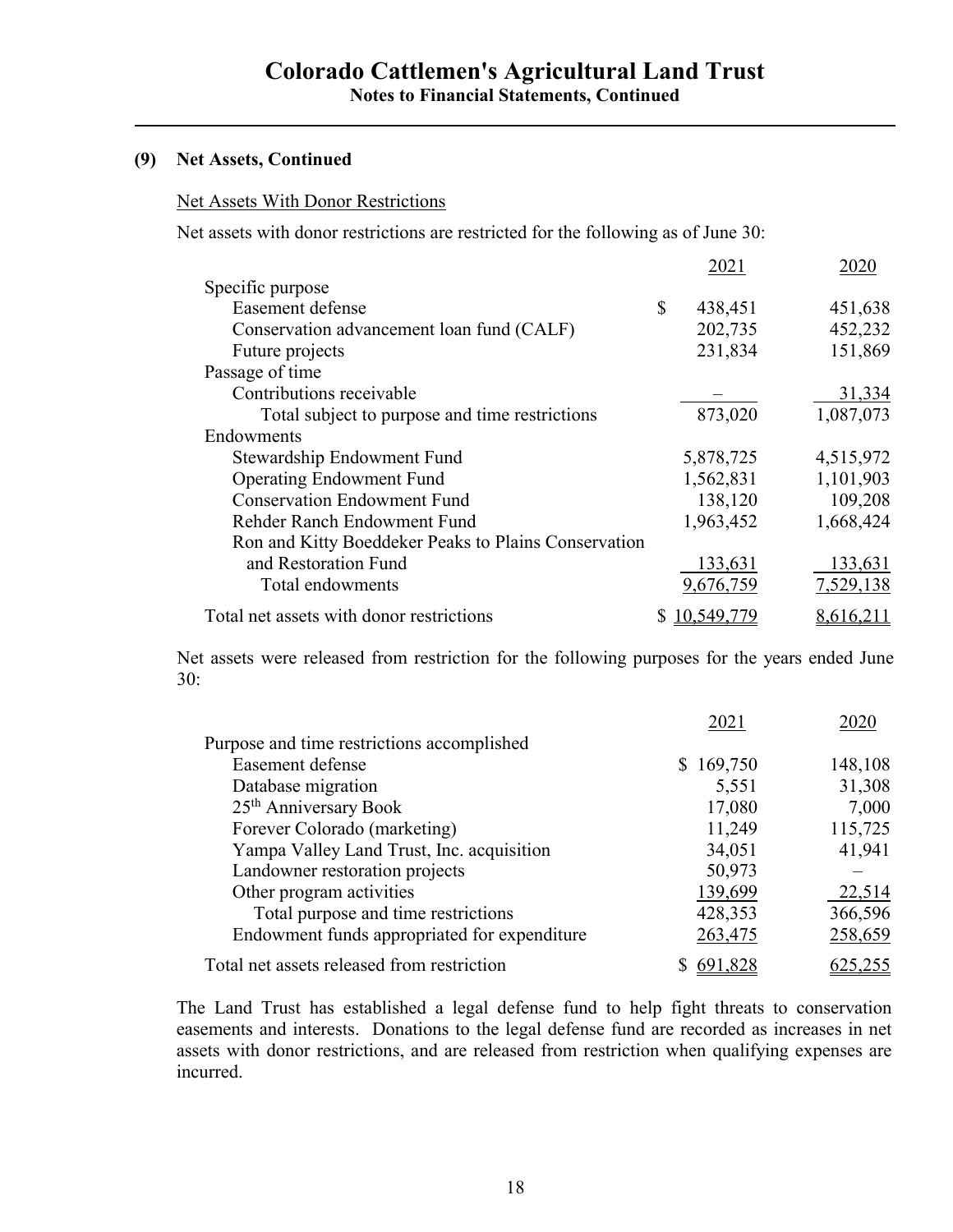### Net Assets With Donor Restrictions, Continued

The Land Trust has established a conservation advancement loan fund with donor restricted contributions that provides short-term loans to landowners for conservation easement transaction costs. The Land Trust charges a 5% fee on draws made from the loan fund. The fee income is reinvested in the fund for future loans and included in net assets with donor restrictions. Outstanding loans totaled \$0 and \$15,908 at June 30, 2021 and 2020, respectively, and are included in the accompanying statements of financial position.

#### **Endowments**

The State of Colorado has adopted the Uniform Prudent Management of Institutional Funds Act (UPMIFA). The Land Trust has interpreted UPMIFA as requiring the preservation of the fair value of the original gift as of the gift date of the donor-restricted endowment funds, absent explicit donor stipulations to the contrary. As a result of this interpretation, the Land Trust classifies as nets assets with donor restrictions: (a) the original value of the gifts donated to the endowment, (b) the original value of subsequent gifts to the endowment, and (c) accumulations to the endowment made in accordance with the direction of the donor gift instrument. In accordance with UPMIFA, the Land Trust considers the following factors in making a determination to appropriate or accumulate donor-restricted endowment funds:

- The duration and preservation of the fund
- The purposes of the Land Trust and the donor-restricted endowment fund
- General economic conditions
- The possible effect of inflation and deflation
- The expected total return from income and the appreciation of investments
- Other resources of the Land Trust
- The investment policies of the Land Trust

The stewardship of conservation easements includes the expenses of holding, administering, and enforcing the terms of conservation easements. When the Land Trust accepts a conservation easement, they take on the obligation to monitor and enforce the easement in perpetuity. Donor restricted contributions to and investment income earned on the Stewardship Endowment Fund are recorded as increases in net assets with donor restrictions until appropriated by the Board of Directors for expenditure, at which time they are released from restriction. The Stewardship Endowment Fund provides funding for the ongoing and perpetual stewardship responsibilities accepted by the Land Trust for the conservation easements it holds.

The Operating Endowment Fund was established to provide funding for the ongoing operations of the Land Trust. Contributions to and earnings on the Operating Endowment Funds are recorded as increases in nets assets with donor restrictions until appropriated by the Board of Directors for expenditure. It is intended that the balance in the Fund remain above \$1,000,000 unless specific authorization comes from a vote of two-thirds majority of the Land Trust's Board of Directors.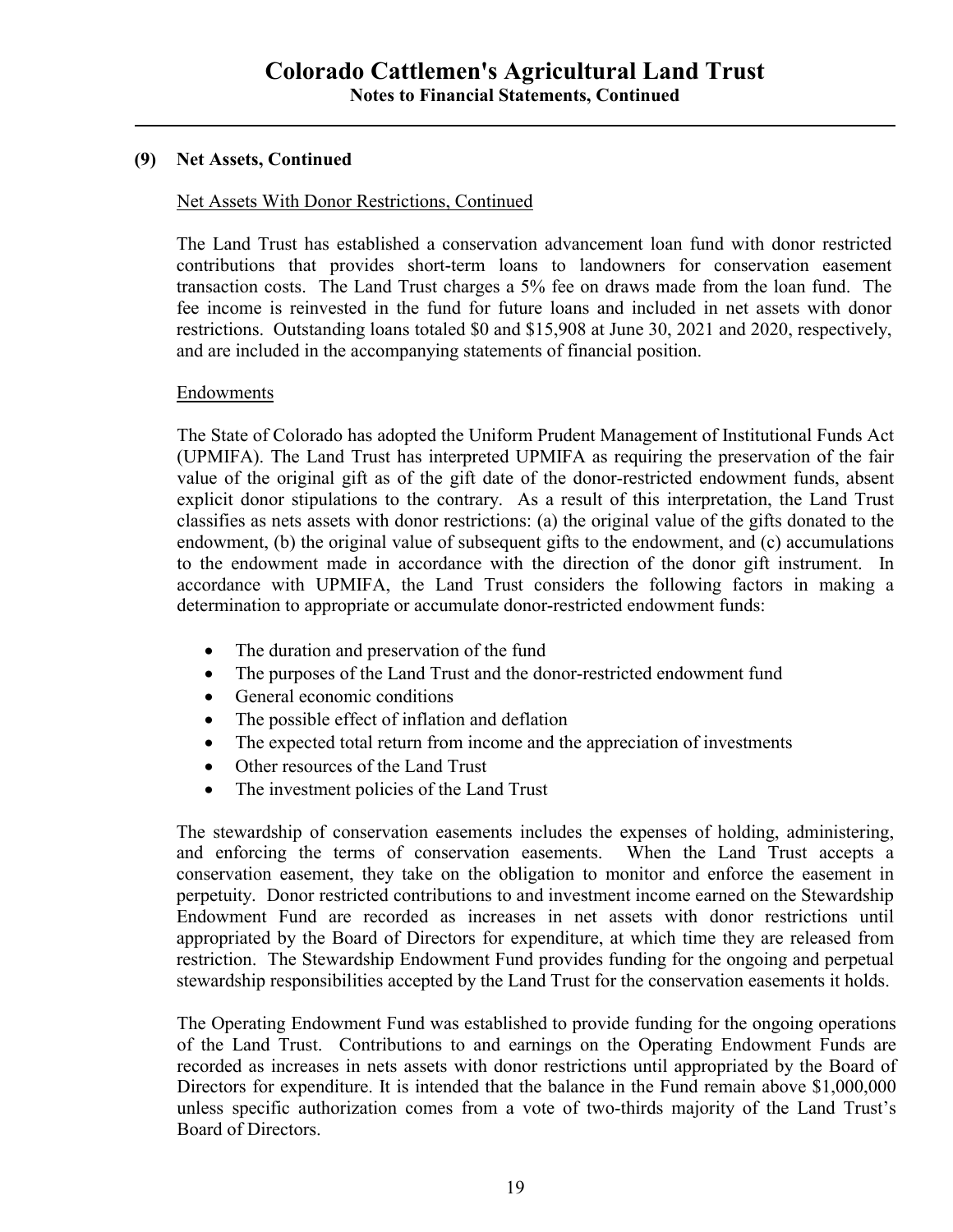#### Endowments, Continued

The Conservation Endowment Fund was acquired as part of the acquisition of the Yampa Valley Land Trust, Inc. (see note 12) and is for the purpose of supporting the completion of conservation projects. Earnings from the fund may be distributed on an annual basis. Donor restricted contributions to and investment income earned on the Conservation Endowment Fund are recorded as increases in nets assets with donor restrictions until appropriated by the Board of Directors for expenditure, at which time they are released from restriction.

The Rehder Ranch Endowment Fund consists of an investment fund and a historic sheep ranch, consisting of land and buildings, acquired as part of the acquisition of the Yampa Valley Land Trust, Inc. (see note 12). The endowment was initially established as part of a bequest and the property is to be held in perpetuity, to be managed as a nature preserve for the study of local plants and wildlife. As part of the bequest, a cash donation was made to provide for the maintenance and upkeep of the ranch. The Rehder Ranch Endowment Fund consisted of the following at June 30:

|                                            | 2021      | 2020      |
|--------------------------------------------|-----------|-----------|
| Cash                                       | 8,788     | 7,401     |
| Land                                       | 500,000   | 500,000   |
| Buildings, net of accumulated depreciation | 109,500   | 115,500   |
| Investments                                | 1,345,662 | 1,046,737 |
| Accounts payable and accrued liabilities   | (498)     | (1,214)   |
| <b>Total Rehder Ranch Endowment Fund</b>   | 1,963,452 | 1,668,424 |

The Ron and Kitty Boeddeker Peaks to Plains Conservation and Restoration Fund (the Boeddeker Fund) was established in 2014 with a donor restricted contribution of \$250,000. The purpose of the Fund is to assist ranch families in placing conservation easements on their property. Contributions to and earnings on the Boeddeker Fund are recorded as increases in net assets with donor restrictions until appropriated by the Board of Directors for expenditure. The Land Trust is required to replenish the Fund through mitigation payments and additional charitable contributions, with the understanding that the Fund balance will be at least \$100,000 at the end of each year.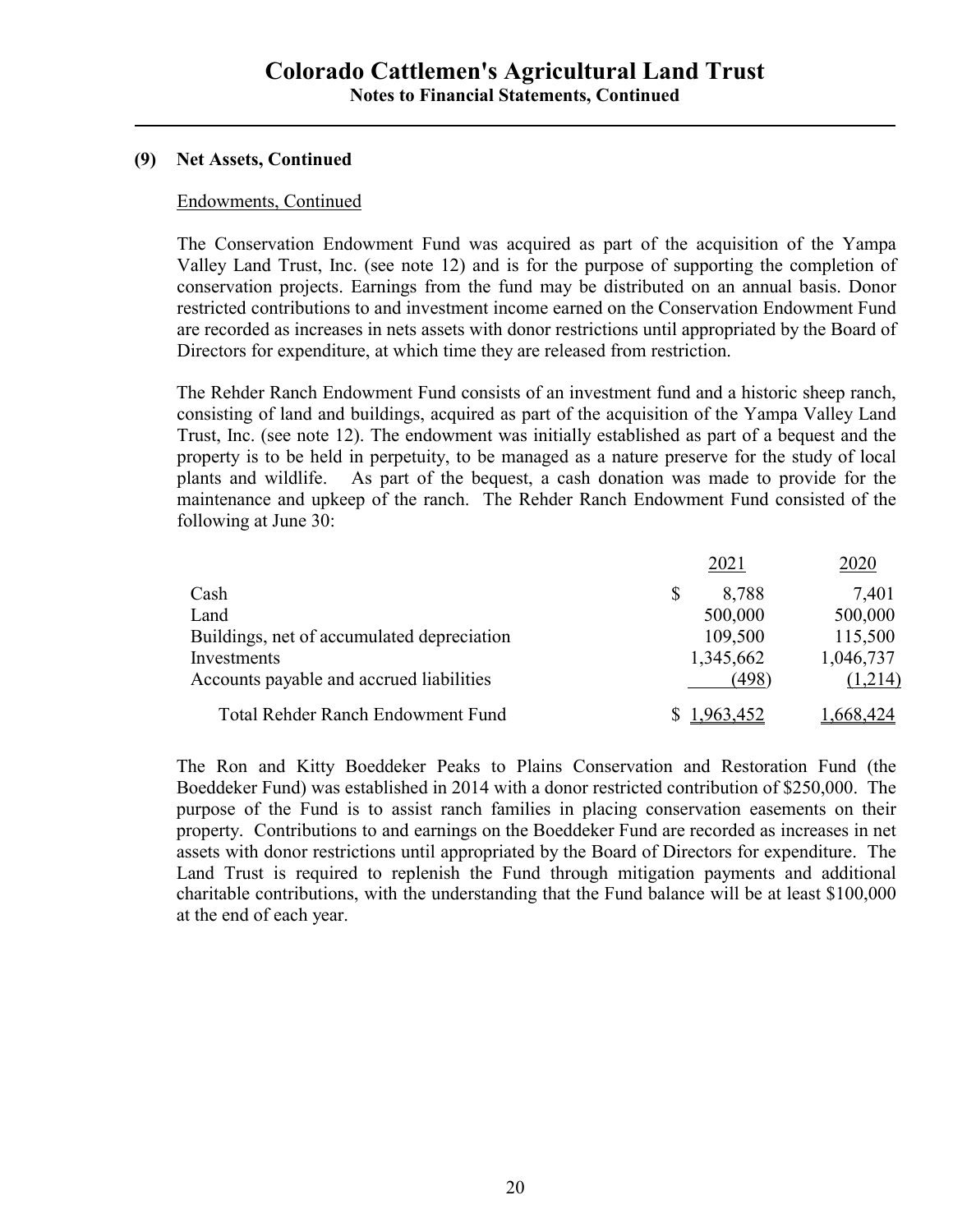#### Endowments, Continued

Following are the changes in the endowment net assets:

| Endowment net assets, July 1, 2019               | \$4,557,603 |
|--------------------------------------------------|-------------|
| Contributions from Yampa Valley Land Trust, Inc. | 2,904,060   |
| Investment return                                | 87,467      |
| Contributions to endowment                       | 238,667     |
| Appropriated for expenditure                     | (258, 659)  |
| Endowment net assets, June 30, 2020              | \$7,529,138 |
| Investment return                                | 1,796,169   |
| Contributions to endowment                       | 614,927     |
| Appropriated for expenditure                     | (263, 475)  |
| Endowment net assets, June 30, 2021              | \$9,676,    |

#### Return Objectives, Strategies, and Risk Parameters

The Land Trust has adopted investment and spending policies, approved by the Board of Directors, for endowment assets that attempt to provide a predictable stream of funding to programs supported by its endowment funds while also maintaining the purchasing power of those endowment assets over the long-term. Accordingly, the investment process seeks to achieve an after-cost total real rate of return, including investment income as well as capital appreciation, which exceeds the annual distribution with acceptable levels of risk. Endowment assets are invested in a well-diversified asset mix, which includes equity and debt securities, that is intended to result in a consistent inflation-protected rate of return that has sufficient liquidity to make an annual distribution while growing the funds. The Land Trust expects its endowment assets to produce an average rate of return sufficient to meet the distribution policies of the endowment funds. Actual returns in any given year may vary from this amount. Investment risk is measured in terms of the total endowment fund; investment assets and allocation between asset classes and strategies are managed to not expose the fund to unacceptable levels of risk.

#### Distribution Policies and How the Investment Objectives Relate to the Policies

The Land Trust adopted a policy that provides for distributions from the Stewardship Endowment Fund upon approval by the Board of Directors and is limited to less than 6% of asset values as determined on a rolling three-year average. In order to maximize investment return, no more than 50% of the approved distribution may be transferred during a single month. In establishing this policy, the Land Trust considered the long-term expected return on its investment assets, the nature and duration of the endowment fund, and the possible effect of inflation. The Land Trust expects the current distribution policy to grow its endowment funds at a rate consistent with the objectives of maintaining the purchasing power of the endowment assets as well as providing additional real growth through new gifts and investment returns, while minimizing risk. During the years ended June 30, 2021 and 2020, distributions totaling \$146,577 and \$122,177, respectively, were made from the fund.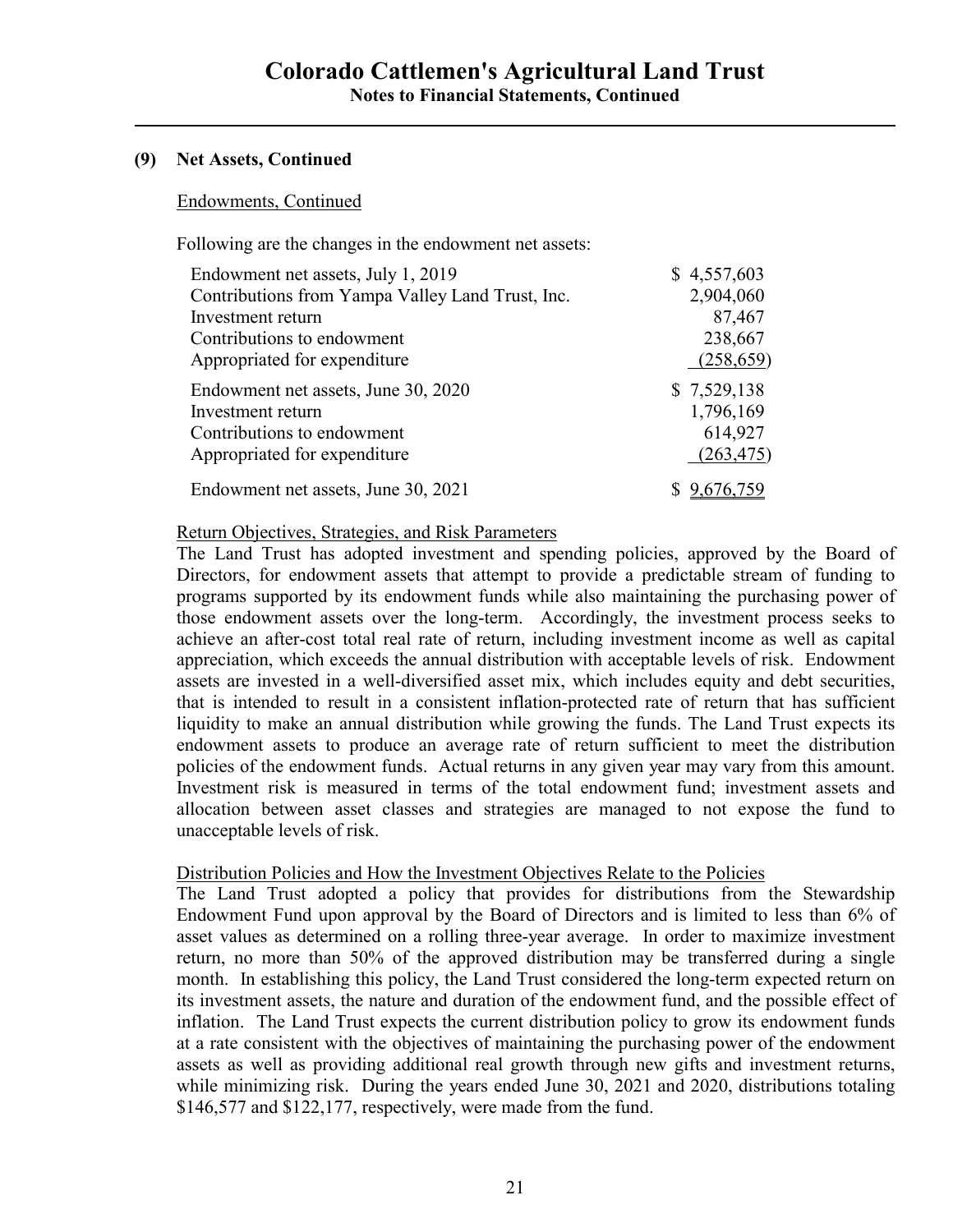#### Endowments, Continued

The Land Trust adopted a policy that provides for distributions from the Operating Endowment Fund upon approval by the Board of Directors and within the range of 4-6% of asset values as determined on a rolling three-year average. During the year ended June 30, 2021 and 2020, respectively, the Board of Directors approved distributions of \$74,000 and \$67,000, respectively, to fund operations.

Distributions are made from the Conservation Endowment Fund upon approval of the Board of Directors. No distributions were made from the Conservation Endowment Fund during the years ended June 30, 2021 and 2020.

The donor agreement for the Ron and Kitty Boeddeker Peaks to Plains Conservation and Restoration Fund allows the spending of principal and earnings for the specified uses of the Fund. No withdrawals were made from the fund during the year ended June 30, 2021. During the year ended June 30, 2020, withdrawals totaling \$12,000 were made to fund northwestern Colorado conservation efforts.

Withdrawals are made from the investments held as part of the Rehder Ranch Endowment Fund when needed to provide for the maintenance and upkeep of the ranch. During the years ended June 30, 2021 and 2020, respectively, these withdrawals totaled \$42,898 and \$57,482.

#### **(10) Employee Benefit Plan**

The Land Trust maintains a tax deferred annuity plan qualified under Section 403(b) of the Internal Revenue Code. The plan covers all employees of the Land Trust. Employees may make contributions to the Plan up to the maximum amount allowed by the Internal Revenue Code. The employer makes matching contributions of 1% of participating employees' salaries. Employer contributions to the Plan were \$7,576 and 4,796 for the years ended June 30, 2021 and 2020, respectively.

#### **(11) Related Party Transactions**

Due to the nature of the entity, the Land Trust may purchase and hold conservation easements on land owned by related parties, or receive donations of conservation easements from related parties. The Land Trust has a conflict of interest policy in place which requires full disclosure to the Board of Directors prior to executing transactions with related parties. Related parties are required to refrain from any discussion and decision making regarding these transactions.